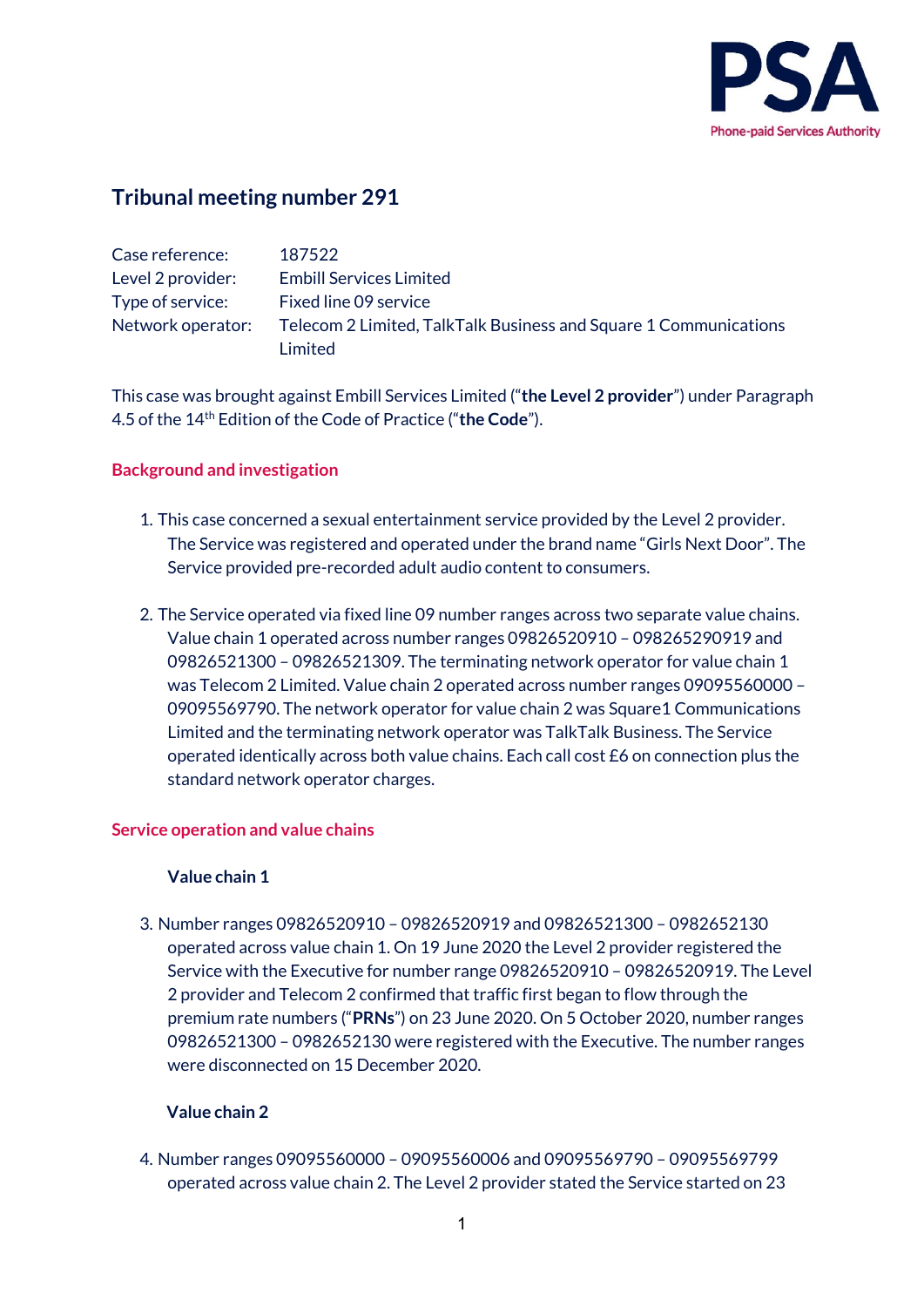June 2020. However, Square1 Communications Limited confirmed payable call traffic commenced on 11 June 2020. There was a delay in registering the Service with the Executive due to Square 1 Communications Limited's new working process. The Service was registered on 26 June 2020.

### **Service promotion**

5. The Level 2 provider stated that the service was promoted through the following journey:

*"Consumer receives free marketing message,*

*a. clicks to call the premium rate number.*

*b. Consumer clicks on advert, links to one of the URL's below, clicks to call the premium rate number."*



- 6. Telecom 2 explained that the Service was promoted through online banner advertising through an affiliate marketing company. The banner allowed for the consumers to call and connect to pre-recorded messages that were of an adult/ sexual nature. It transpired that the Service was also promoted via SMS marketing, but Telecom 2 stated that they were not made aware prior to the live launch that this form of promotion was being used.
- 7. The Level 2 provider used affiliate marketing partners, UAB Velar Digital and Mobile Ads Prvt Ltd "Adzmedia" on both value chains.

### **Previous relevant cases**

8. The Level 2 provider had not previously been the subject of a Track 1 or Track 2 investigation by the Executive.

### **The investigation**

9. The Executive received 25 complaints regarding the Service, 24 from members of the public and one from a Phone-Paid Services Authority ("**PSA**") employee between June 2020 and December 2020. The first complaint was received on 28 June 2020.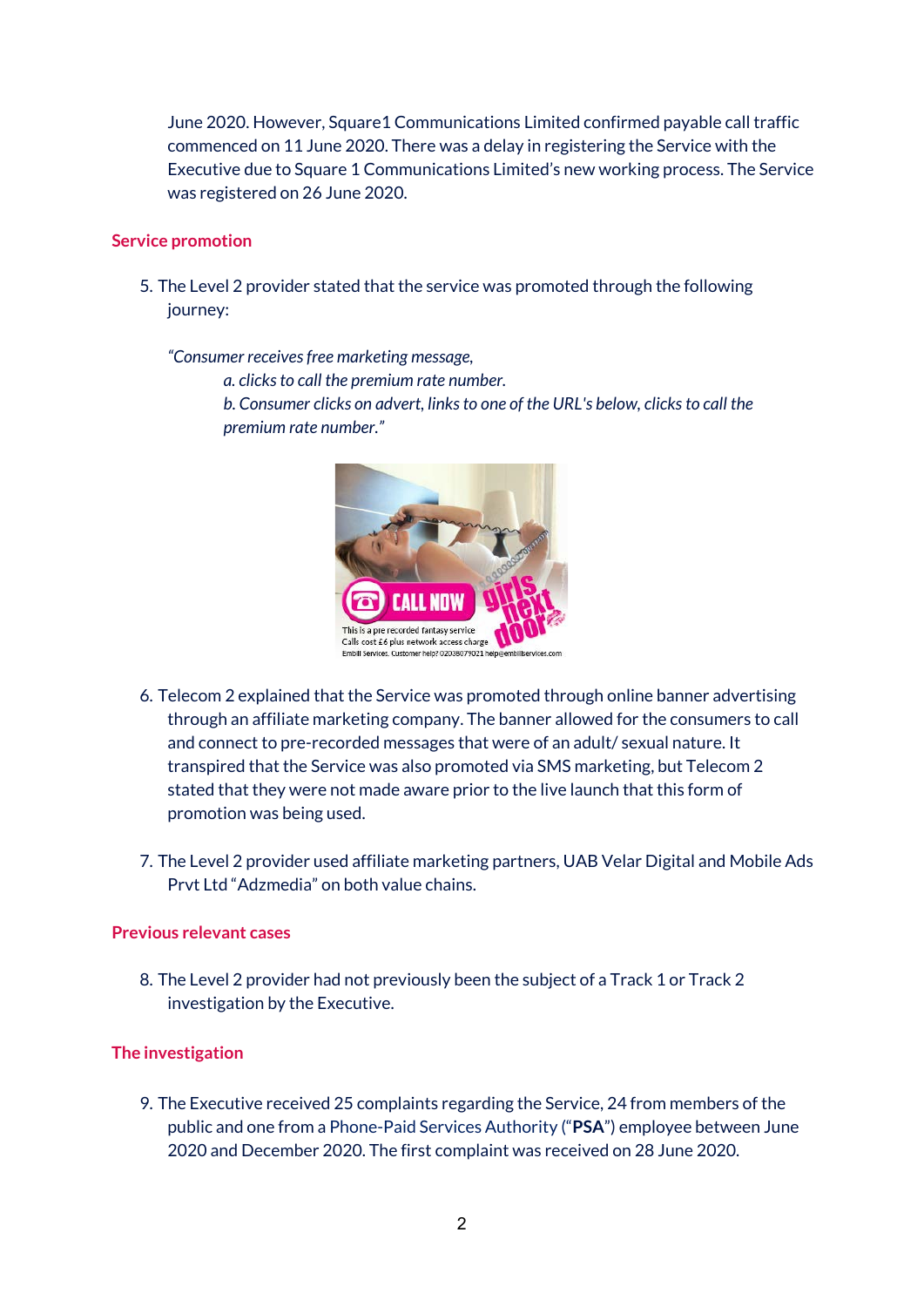- 10. Complainants alleged that they had received an unsolicited message without their consent and that the messages were misleading. The message requested for the consumer to click on a link to retrieve a voicemail from a named individual. Some of the complainants referred to a "Zoom voicemail".
- 11. A sample of complainant accounts have been provided below:

*"I have just received an unsolicited text message saying the following: To retrieve your voicemail from Donna dial 09095560000 To opt-out email support@prestigecomms.net This is obviously a breach of rules and a scam"*

*"On 25June 2020, I received an unsolicited text message requesting me to click and dial via a hyperlink with an 090 prefix number in order to retrieve a Zoom voicemail from 'Lily'. I do not have Zoom account and do not know anyone by the name of Lily. I have provided a screenshot.*

*I have never entered a premium rate service and did not access the hyperlink. In my opinion the timing of the message appears to be unethically exploiting the current Covid-19 situation, a time when many people are working remotely and using new applications such as Zoom. The unsolicited message is very misleading as it contains no pricing information or the provider's name. "*

*"I received a text last Friday 6 Nov 2020 which stated I needed to access my voicemail. Unwittingly I clicked on the access your voicemail and a recorded message informed me I was being charged £6.00 for the call. I ended the call immediately. On Saturday 7 Nov I checked my BT usage which showed £6.30 had been charged to my account. I called the customer care number provided 020 3807 9021 but was informed they are a subscription removal service and not customer care. Their records indicated I was not a subscriber. I wish to complain about the random text and a refund of my money - £6.30 The premium rate number was 09826 521306."*

- 12. The Executive was unable to find any live promotions for the Service. Research was conducted on various websites and the Executive found a number of posts regarding the unsolicited messages consumers had received from the Service, which referenced retrieving voicemails.
- 13. Additionally, the Executive carried out monitoring by calling the PRNs in July 2021 and found that the Service across number ranges 09826521300 – 09826521309 was still live, despite the assertion from the Level 2 provider that the Service had ceased in December 2020.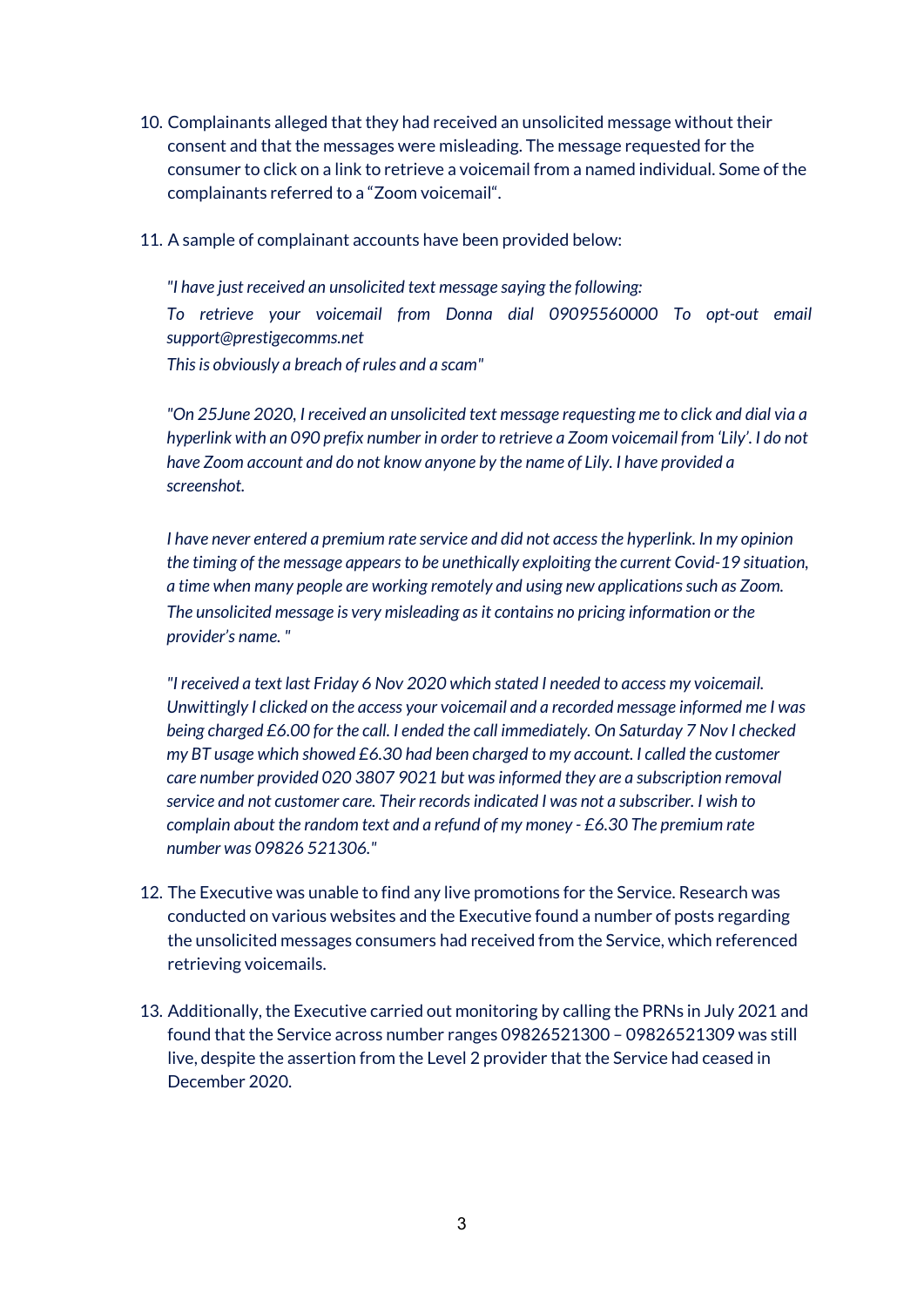### **Apparent breaches of the Code**

- 14. The Executive sent a Warning Notice to the Level 2 provider on 17 August 2021 in which the following breaches of the PSA's Code were raised:
	- (1) Rule 2.3.2 Misleading
	- (2) Rule 2.3.7 Fairness
	- (3) Rule 2.4.2 Privacy
	- (4) Paragraph 4.2.2 Concealing or falsifying information
	- (5) Paragraph 4.2.2 Concealing or falsifying information
- 15. Responses to the Warning Notice were received from the Director of the Level 2 provider ("**the Director**") and later from Embill's legal representative.
- 16. On 18 January 2022, the Tribunal reached a decision in respect of the breaches. The Level 2 provider was in attendance to make oral representations to the Tribunal. Embill's legal representative was also in attendance.

### **Preliminary issues – Oral Hearing and Informal Representations**

- 17. On 31 August 2021, the Level 2 provider responded to the Warning Notice requesting the case was dealt with by way of an Oral Hearing. The request failed to comply with the requirements of the Code. There was an absence of the required written notification providing details of the Level 2 provider's case in respect of the alleged breaches. There were no written submissions as to the matters in dispute nor the evidence that may have been required at the Oral Hearing. The Executive extended the deadline for providing the required information to 3 November 2021, but the information was not provided to the Executive. On 10 November 2021 Embill's legal representative requested a further extension in order to make a compliant request for an Oral Hearing. The request for the extension was not granted.
- 18. There was a further request from Embill's legal representative on 12 November 2021. The request was for both Embill's legal representative and the Level 2 provider to attend the paper-based hearing in order to "set out a detailed factual account of the Provider's case" and to make informal representations, as well as an extension of the time permitted for those representations from 30 minutes to 60 minutes. The request was referred to the Chair of Tribunal. The request for an extension of time from 30 minutes to 60 minutes was refused as the Level 2 provider failed to provide an adequate reason.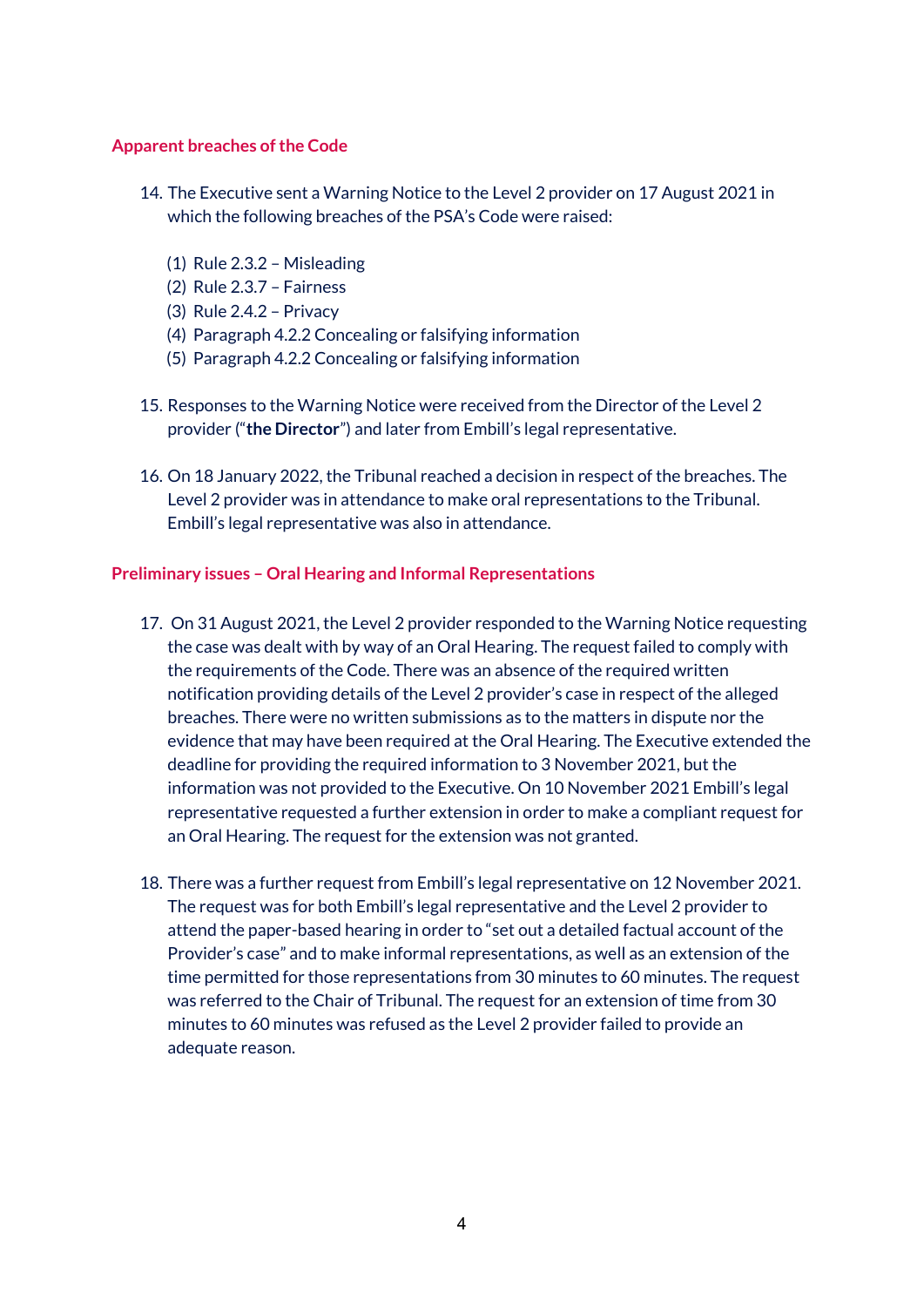### **Submissions and conclusions**

### **Alleged breach 1**

### **Rule 2.3.2**

*"PRS must not mislead or be likely to mislead in any way."*

- 19. The Executive asserted that the Level 2 provider had breached rule 2.3.2 of the Code as members of the public were misled by the Service into calling a PRN to retrieve a voicemail, which was in fact a connection to a pre-recorded audio message of an explicit nature.
- 20. In support of its argument, the Executive relied on the complaints received from consumers and the monitoring and research obtained.
- 21. The Executive received 24 complaints from members of the public and one complaint from a PSA employee. 20 of the complainants alleged that they were contacted by SMS to retrieve a voicemail or a zoom voicemail; a sample of the complainant reports are provided below.

*"I was sent a text message telling me to call a number to retrieve a voicemail from my friend Fiona. It was stupid of me to fall for it but sometimes friends text the landline and you get a text message telling you, so I called it and it was a premium line. I hung up straight away but was charged over £5. It was completely fake, there was no voicemail message."*



*"Text message received "You have a recorded message from Helen please call 09095560005 To opt-out email help@googl.life"Googled this number and the forums say it is a scam charging £6 per minute. I did not ring or reply. "*

*"Sent spam email encouraging me to call premium rate number. " To retrieve your Zoom voicemail from Jen22 click and dial 09095569791 To opt-out email [support@prestigecomms.net"](mailto:support@prestigecomms.net)"*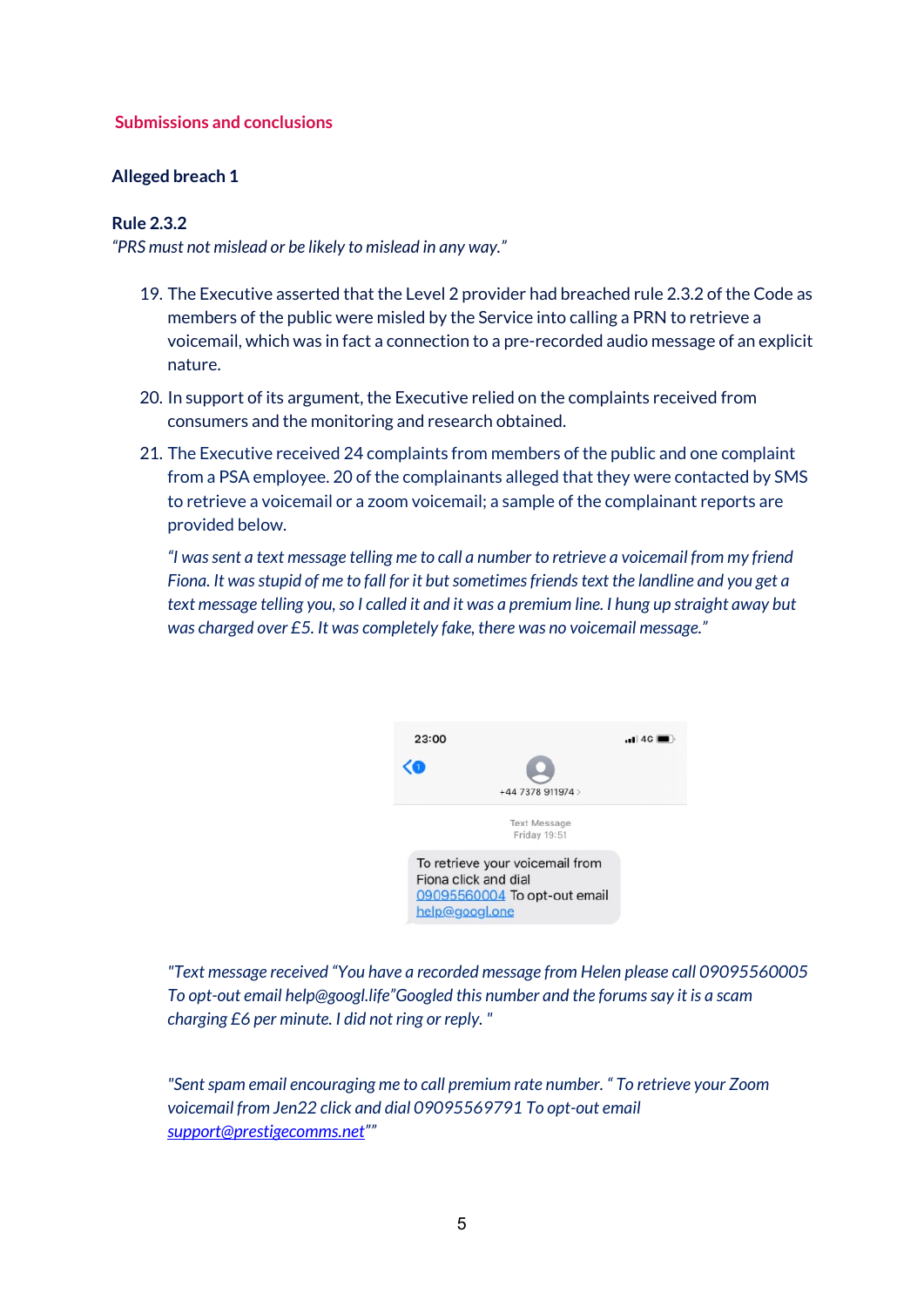*"I received an unsolicited SMS message from "Zoom Mail" which read: "To retrieve your Zoom voicemail from Donna click and dial 09095569794 To opt out email support@prestigecomms.net". I do not use Zoom, so presumably this is a premium-rate scam; hence I have not attempted to call or email the details provided. From searching online I can see that this message with the same 09 number has been reported as a scam by many other people."*

*"Sending misleading text messages encouraging you to call their service:*

*To retrieve your voicemail from Donna click and dial 09095569794 To opt-out email support@voicemailfantasies.co.uk*

*Message came from 07378 911150"*

*"I have received an unwanted promotion sms from zoom mail? I have been offshore this week and without signal then when I came back into signal range I received this unwanted sms.* 

*"I do not know where it came from.The message asked me to call back the number as I had been left a message. Then it had the costing of being £6 a minute. I have a screen shot of the message."* 



*"On 25June 2020, I received an unsolicited text message requesting me to click and dial via a hyperlink with an 090 prefix number in order to retrieve a Zoom voicemail from 'Lily'. I do not have Zoom account and do not know anyone by the name of Lily. I have provided a screenshot.*

*I have never entered a premium rate service and did not access the hyperlink. In my opinion the timing of the message appears to be unethically exploiting the current Covid-19 situation, a time when many people are working remotely and using new applications such as Zoom.*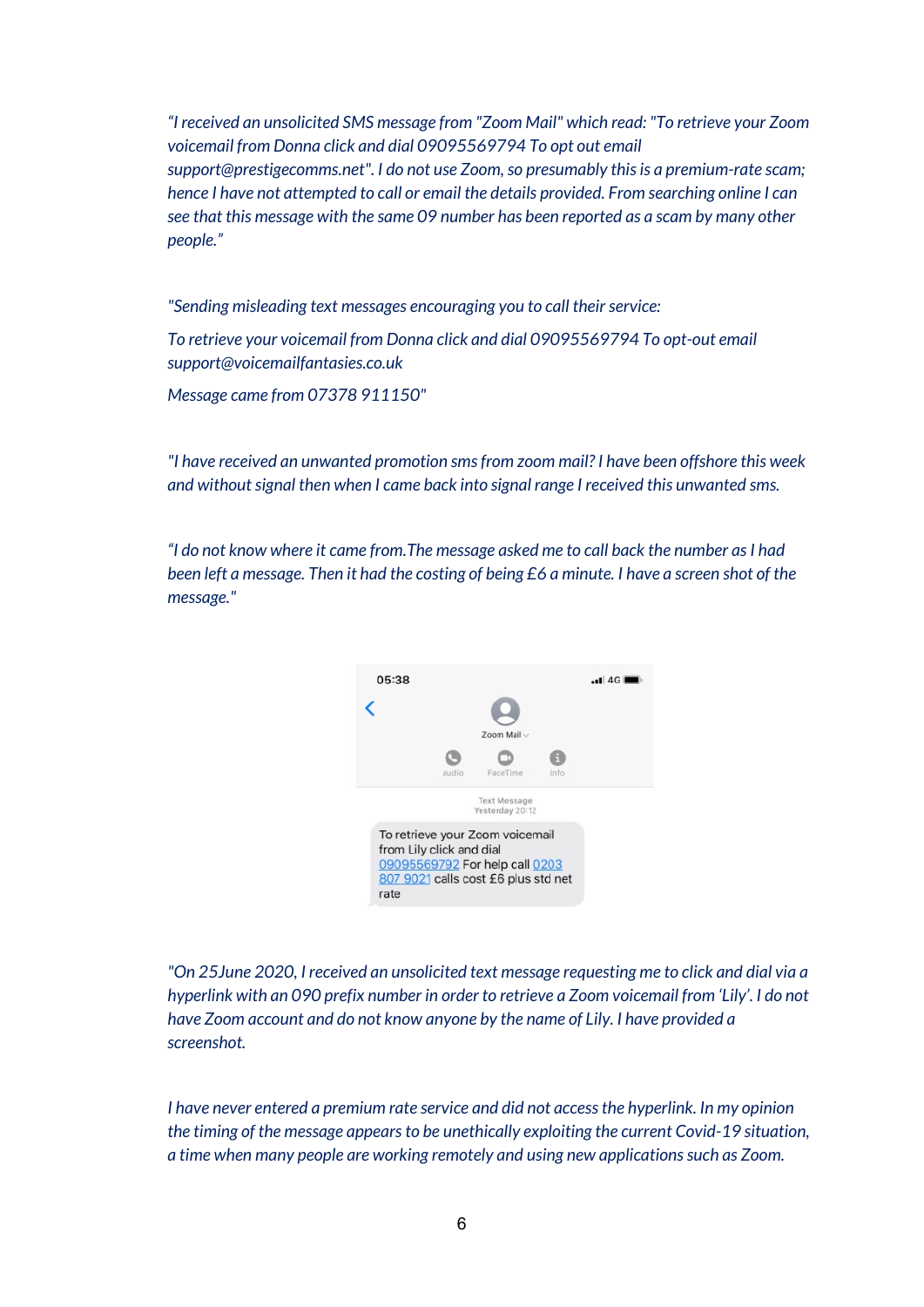*The unsolicited message is very misleading as it contains no pricing information or the provider's name."*



- 22. As demonstrated above the complaints stated that the consumers were contacted via SMS message which stated that they had been left a voicemail. The wording within the SMS messages used common names. The Executive submitted that the Level 2 provider relied upon the prevalence of the names used in the messages as consumers were likely to know someone with those names and this appears to be a deliberate attempt to mislead consumers into calling the PRNs.
- 23. Furthermore, the reference to "ZoomMail" was seeking to capitalize on the wide user of Zoom due to Covid-19, which led many more consumers to use applications like Zoom.
- 24. The Executive also relied upon the fact that the wording of the promotional material misled consumers into believing that they were retrieving a personal voicemail when in fact there was no personal voicemail for them to retrieve, it didn't exist. Consumers were connected to a pre-recorded audio content of a sexual nature.
- 25. The SMS message made no reference to sexual entertainment service, company name or brand. Additionally, the opt-out information provided on some of the messages seems unlikely to be a legitimate company's email address for example, "help@googl.life" and "help@googl.one.
- *26.* In support of its argument the Executive drew attention to the research conducted online and the posts within the anti-cybercrime community. The Service was mentioned in one particular post:

*"I received a text message that claimed I have a Zoom voicemail from Freya27 and to call 09095569793 to retrieve the message, or for help call 02038079021, which costs £6.00. I also received another text message that claimed to be a Zoom voicemail from Jenn22 to call 02038079021 to retrieve the message. These numbers are being used with different names. Recipients of these fake text messages are asked not to follow the instructions in them because they are simply a trick to get potential victims to call a premium rate number"*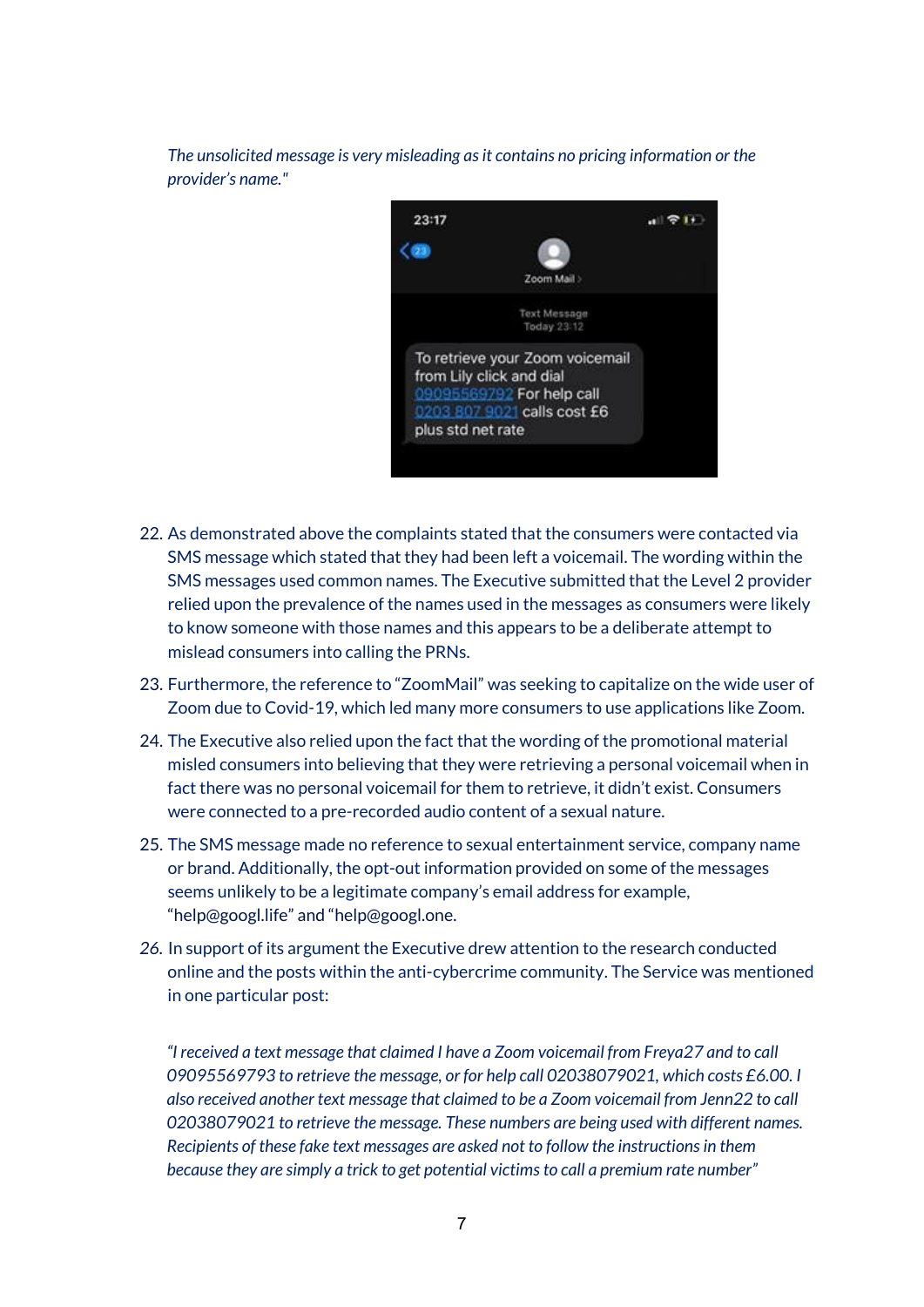- 27. There were 73 comments attached to this post echoing the complaints made directly to the Executive regarding the Service. In July 2021 the Executive checked all 37 PRNs allocated to the Service and found complaints totaling 1,271.
- 28. On 10 August 2020, shortly after the case was allocated to a Track 2 procedure, the Level 2 provider contacted the Executive for compliance advice and confirmed the method of marketing: *"Marketing – UK MSISDN opt in via a co-registration web-site. The opt-in signifies an interest in adult / recorded fantasy. MSISDN will receive a free message to their handset which informs them there is a voicemail fantasy message to listen to, which can be heard by dialling the 09 number. Upon connection the caller will pay £6 plus any network access charge. We confirm we do not use the word 'Zoom' in any of our marketing messages to consumers."*
- 29. While the Executive was unable to provide specific advice due to the lack of information provided, they did highlight some potential concerns, including the use of the word "voicemail" which could pose a risk of consumers being misled.
- 30. Despite being made aware in August 2020 that the use of the word "voicemail" could mislead consumers, the Level 2 provider retained the use of the word.
- 31. *O*n 02 February 2021, in response to the Executive's notification the Level 2 provider stated: *"The service which referenced a Zoom call was ceased on 8th August 2020 and has never been used or mentioned ever since. We took this decisive action ourselves after receiving notification of concerns via the PSA and in conversation with our network operator partners. To me, it would seem very harsh to launch a formal investigation on a service in which we recognised the PSA concerns, and took this decisive action immediately, and that it has never been used since."* The Provider also confirmed the following *''No connection to Zoom platform. When we found out about the use of the word Zoom in marketing we immediately terminated our contract with the marketing affiliate."*
- *32.* On 17 February 2021, the Executive requested the company details for all the third parties used to promote the Service and in response the Level 2 provider stated: *"I attach an affiliate contract of our then marketing partner - They provided that information and they are not entities with which we have had any direct involvement whatsoever - It is a 4th party relationship"*. The Executive further queried what the Level 2 provider meant by a 4th party relationship and the Level 2 provider confirmed *"We understand the 4th party relationship to be a downstream contractual relationship between a 3rd party and another entity. We may not know who that entity is but we would understand it as providing support to our 3rd party marketing partner at the time."*
- 33. The Executive asserted that the Level 2 provider was accountable for all the affiliates promoting its Service and continued use of the term voicemail was misleading consumers, in breach of Rule 2.3.2.
- *34.* The Level 2 provider provided a response to the breach raised by the Executive on 12 November 2021 and reiterated that they used a marketing affiliate agency, and it was the affiliate who failed to comply with the Code, unbeknown to the Level 2 provider. When they were made aware they ceased the use of the word "Zoom" within the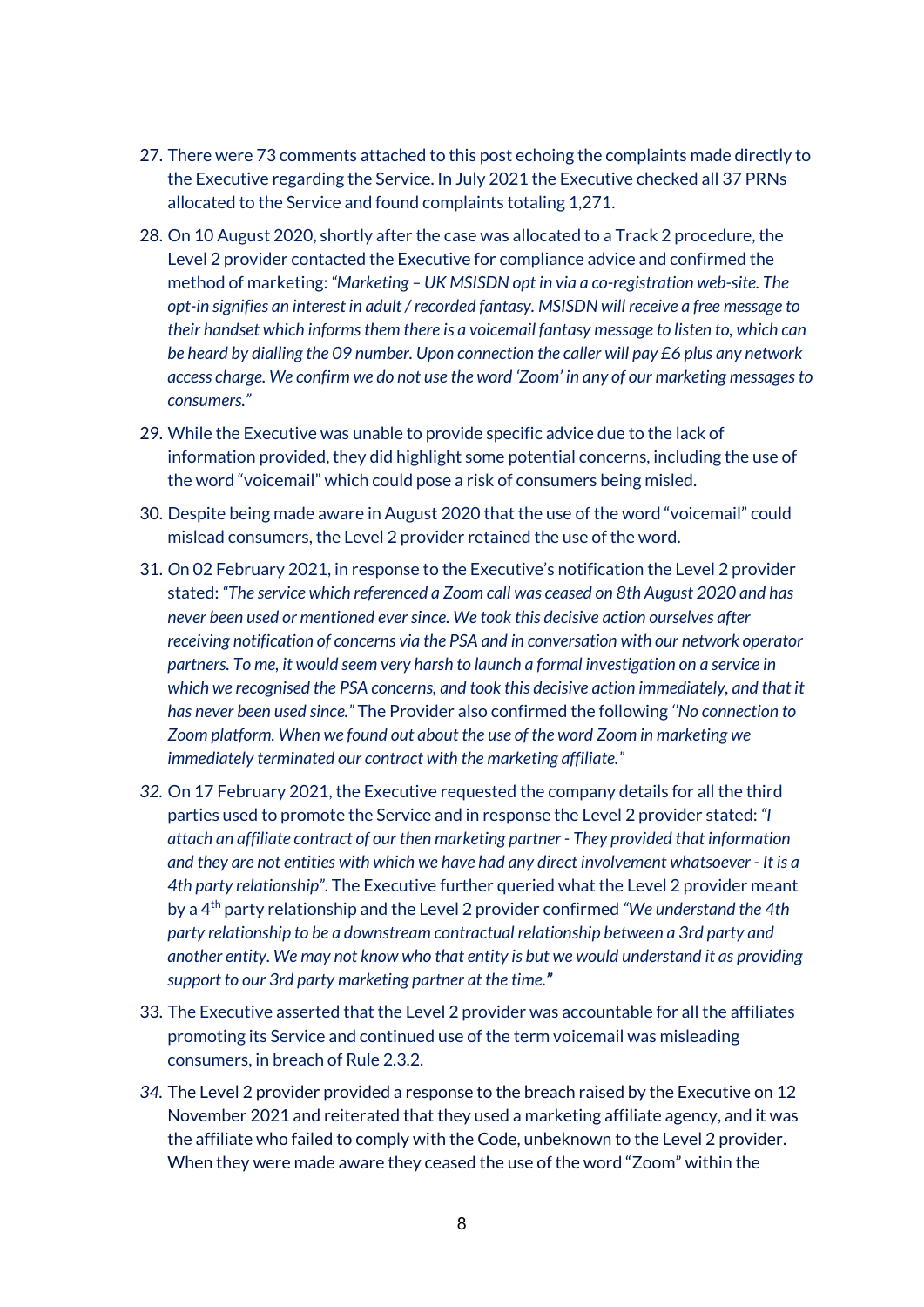promotional material. The Level 2 provider submitted that they should not be held responsible for the breach as the wording within the promotional material was the action of the affiliate.

- *35.* The Level 2 provider argued that the use of the word "voicemail" was an accurate description of the Service, as it was technically correct.
- 36. The Tribunal carefully considered all the evidence before it, including written responses and informal representations made by the Level 2 provider at the Hearing.
- 37. The Tribunal noted the Level 2 provider's arguments in respect of the term "voicemail" but found that its use was not in isolation. It was the use of the term in unsolicited SMS text messages coupled with the use of the word "Zoom" that gave rise to consumers being misled. The gravamen of the issues led to the conclusion that the consumers did not consent to the Service that was provided, as calling the PRN led to a sexually explicit pre-recorded message. The common threads that ran through the complaints regarding the unsolicited message, references to Zoom and the recognisable names led to the Tribunal concluding that consumers were misled.
- 38. Additionally, the Tribunal found that the reference to "*your* voice message" was misleading as the wording suggested that there was an individualised personal message specific to that consumer, as opposed to a generic recording of a sexual nature.
- 39. The Tribunal raised additional concerns regarding the pricing information in terms of the proximity to the helpline details and the lack of information on the actual cost of the call, as it was unclear if the £6 was a flat rate or just the cost of connecting the call.
- 40. The Tribunal rejected the submission that the responsibility fell with the affiliate marketing agency and noted that the harm continued long after the Level 2 provider suggested they had asked the marketing affiliate to stop.
- 41. The Tribunal was satisfied on the balance of probabilities that a breach of rule 2.3.2 of the Code had occurred.

Decision: UPHELD

### **Alleged breach 2**

#### **Rule 2.3.7**

*"Level 2 providers of sexual entertainment services must take all reasonable steps to discourage use by non-bill payers and to prevent use by those under 18 years of age."*

42. The Executive asserted that, the promotional SMS message that the consumers received failed to inform them that they must be 18 or over to use the Service and the pre-recorded audio messages told consumers to hang up if they are under 16 years old rather than 18 years of age thereby breaching Rule 2.3.7 of the Code as the Level 2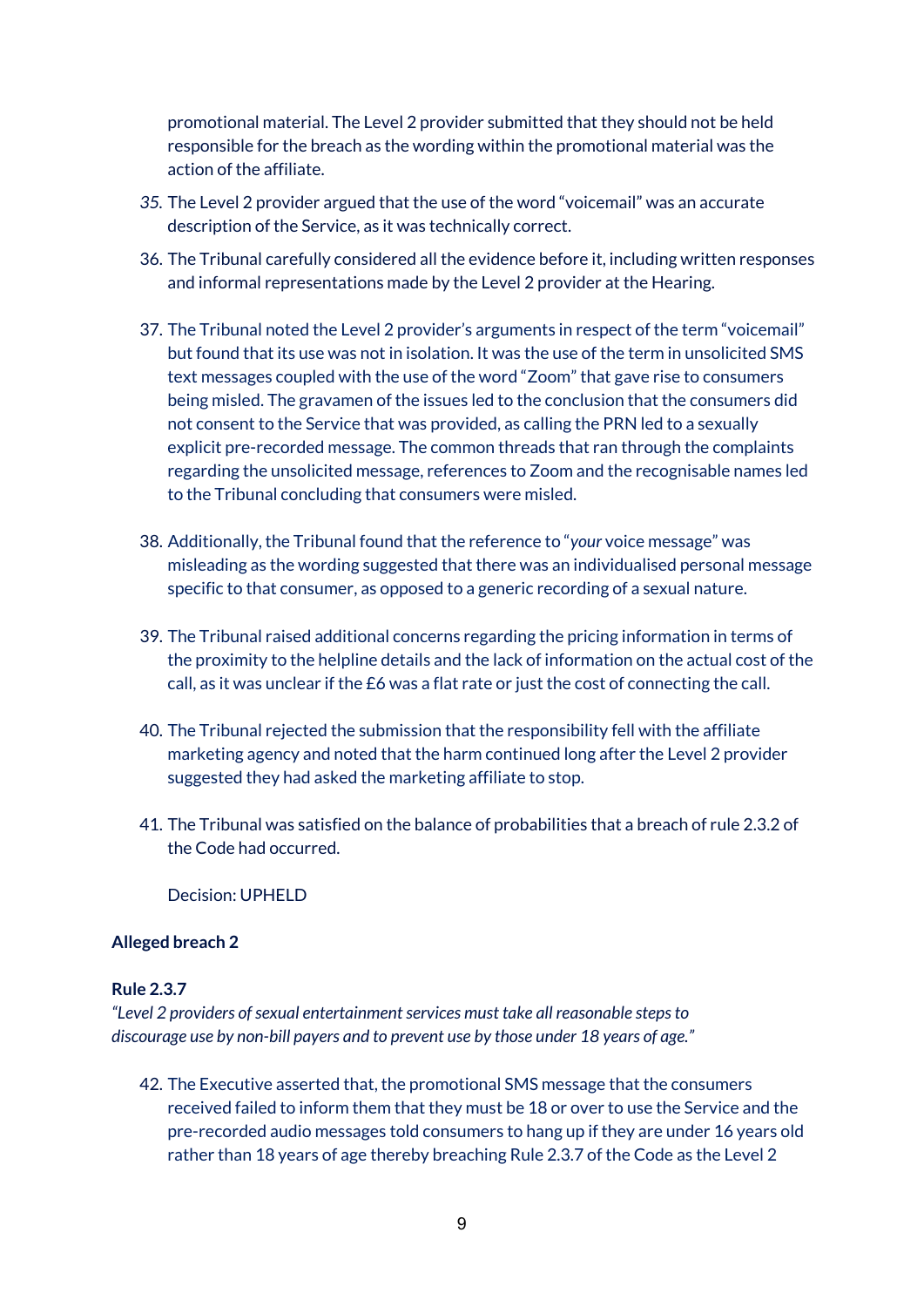provider failed to take all reasonable steps to prevent the use of the Service by those under the age of 18.

43. A number of the complaints made to the Executive included screenshots from consumers:



- 44. The Executive relied on the complaints to demonstrate the failure of the Level 2 provider to include wording to inform consumers that they must be aged 18 or over to use the Service in the promotional messages sent out.
- 45. The Executive asserted that the Code is clear that providers of sexual entertainment services must take all reasonable steps to discourage use by non-bill payers and to prevent use by those under 18 years of age from using the Service and the Executive asserted that the Level 2 provider did not do so on promotional SMS messages.
- 46. The Executive reviewed the audio recordings and found them to all be identical scripts, of an explicit, sexual nature, that stated *"If you are under 16, please hang up now*". The Executive would have expected the recordings to refer to the age of 18, not 16, to discourage those under the age 18 from using the Service and to discourage use by non-bill payers.
- 47. Additionally, the Executive clarified during the Hearing that the consumers were charged £6.00 on connection which resulted in any underage callers being charged even if disconnected the call, irrespective of how long they were on the call for.
- 48. On 17 February 2021, the Executive asked the Level 2 provider to explain what measures were in place to discourage non-bill payers and to prevent those under 18 from engaging with the Service. The Level 2 provider responded *"The service terms and conditions were clear that it was for 18 plus only. Other than that, the MNO can place an adult bar on under 18s use of a mobile phone."*
- 49. In response to the breach, the Level 2 provider made admissions, but stated it was an administrative error that was not deliberate. The Level 2 provider asserted that there was no evidence that anyone under age 18 accessed the Service and there was nothing to be gained from offering the Service those under the age of 18.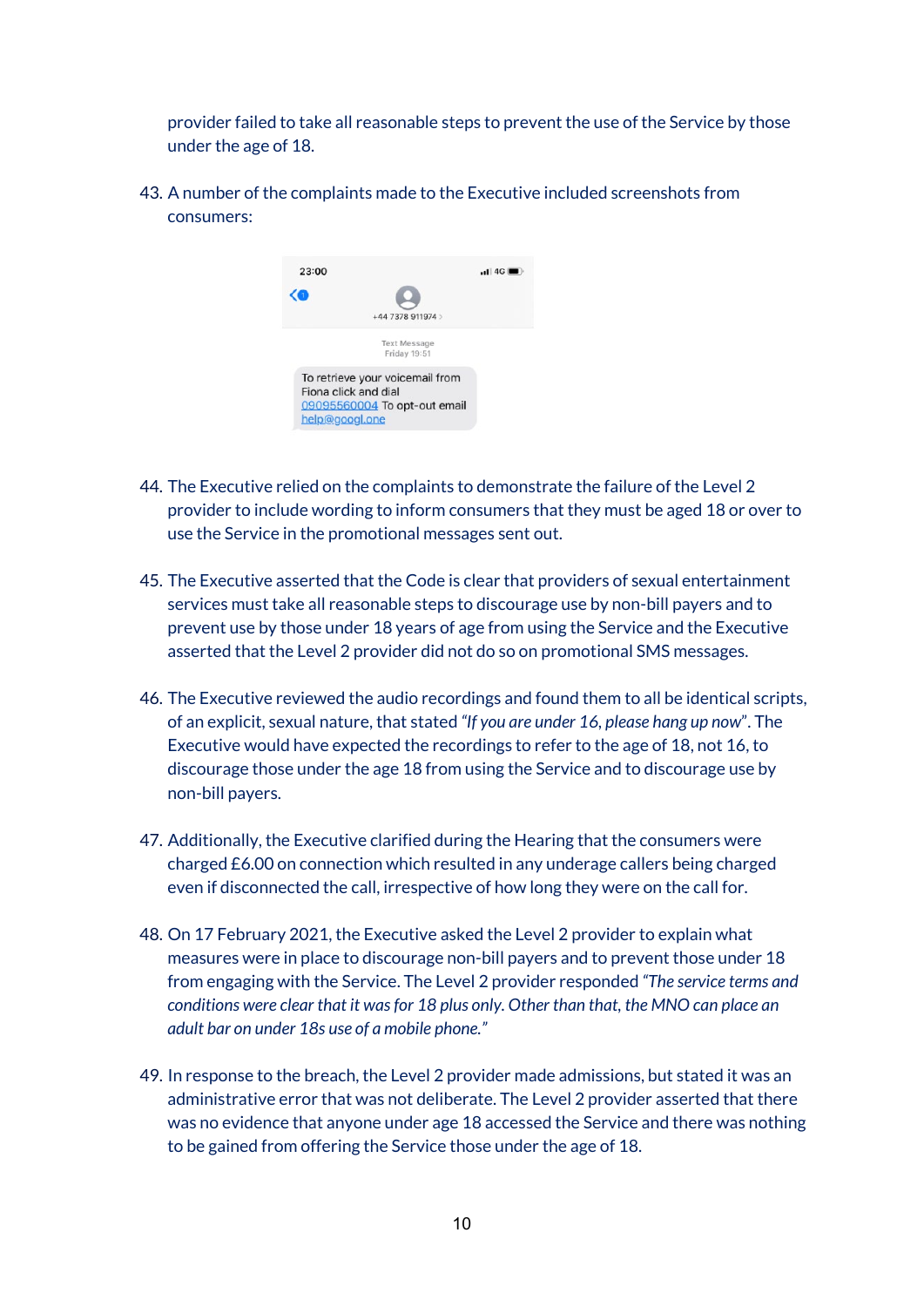- 50. The Tribunal found that the breach was clearly made out. Even if the pre-recorded message had referenced the correct age as being 18, as opposed to 16, there were additional steps the Level 2 provider could have taken which would have been reasonable in the circumstances. The Tribunal also noted that consumers were charged at the point of connection. So even if the consumer was under the age of 18 and terminated the call upon hearing the part of the message that referenced suitability of age, the bill payer would have still incurred the £6 connection fee.
- 51. The Tribunal was of the view that the banner advertisements did not contain clear warning that the Service contained material of a sexual nature and the description as a fantasy service did not go far enough and was potentially misleading.
- 52. The Tribunal noted that the Level 2 provider had made admissions but found whether actual harm had been caused irrelevant. The risk of harm to a vulnerable group was enough and there should have been greater clarity in the marketing material.
- 53. The Tribunal was satisfied for the reasons set out above that on balance of probabilities that a breach of Rule 2.3.7 had occurred. Accordingly, the Tribunal upheld the breach.

Decision: UPHELD

### **Alleged breach 3**

### **Rule 2.4.2**

*"Consumers must not be contacted without their consent and whenever a consumer is contacted the consumer must be provided with an opportunity to withdraw consent. If consent is withdrawn the consumer must not be contacted thereafter. Where contact with consumers is made as a result of information collected from a PRS, the Level 2 provider of that service must be able to provide evidence which establishes that consent."*

- 54. The Executive asserted that the Level 2 provider breached Rule 2.4.2 of the Code as consumers have received unsolicited messages from the Level 2 provider.
- 55. The Executive relied upon the 24 complaints received from members of the public and the one complaint from a PSA employee to evidence the breach. Many of the complainants indicated that the promotional message was unsolicited.
- 56. A sample of the complainant reports are provided below:

*"I have received an unwanted promotion smsfrom zoom mail? I have been off shore this week and without signal then when I came back into signal range I received this unwanted sms. I do not know where it came from. The message asked me to call back the number as I had been left a message. Then it had the costing of being £6 a minute. I have a screen shot of the message."*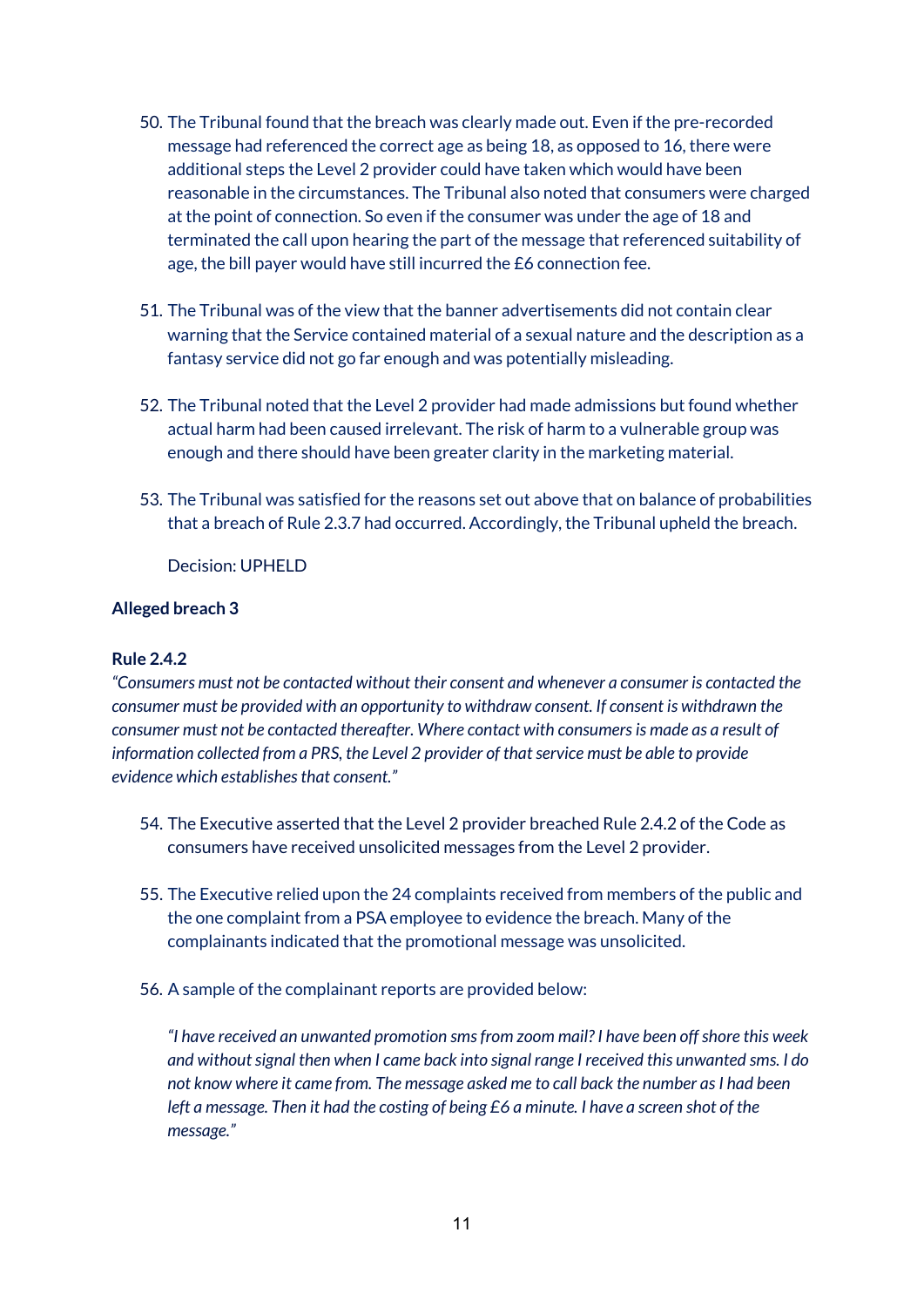*"Unsolicited text message stating to contact a premium number in order to hear a voicemail, this is a premium number. Never registered with them."*

*"I have just received an unsolicited text message saying the following: To retrieve your voicemail from Donna dial 09095560000 To opt-out email support@prestigecomms.net This is obviously a breach of rules and a scam."*

- 57. The Executive also conducted research and found online post regarding the Service on [www.onlinethreatalerts.com,](www.onlinethreatalerts.com) who are an anti-cybercrime community alerting the public to web or internet threats. A member of the community indicated they did not consent to marketing, and they were unable to find out how the Level 2 provider obtained their number.
- 58. The Level 2 provider initially asserted that consumers had consented to receive the messages through various collocation adult websites. However, when the Level 2 provider received notification that the case had been allocated to a Track 2 procedure, they then informed the Executive of marketing partners and affiliates. Later in the investigation the Level 2 provider asserted that adverts were free SMS marketing to consumers who had approved adult marketing via co-registration sites and consent was given via the co-registration sites or when consumer actively clicked on the advert.
- 59. The Level 2 provider also stated, "*an affiliate contract of our then marketing partner - They provided that information and they are not entities with which we have had any direct involvement whatsoever - It is a 4th party relationship".*
- 60. The Executive relied upon on the Digital Marketing and Promotions Guidance and asserted that the Level 2 provider was responsible for all its affiliate marketer's activities (whether they are third- or fourth-party affiliates) and it should have ensured that it was able to obtain robust consent to market.
- 61. The Executive also relied upon the response received from Square 1 Communications and Telecom 2 during the investigation. The companies were directed to provide DDRAC information on the Level 2 provider and they stated the following:
	- Telecom 2 stated: *"Embill Services promoted via online banner advertising through an affiliate marketing company. The banner allowed for the consumer to call and connect to recorded stories. We are also aware that Embill promoted via SMS marketing. This form of promotion was not divulged to Telecom2 during the onboarding process prior to live launch."*
	- Square 1 Communications stated: *"When the service proposal and description was submitted to SQ1 by Embill the promotion was described as web-based marketing using the attached example artwork. On 30/06/2020 we received an email from Eric Gyapong inquiring about the service in relation to unsolicited SMS as a promotional channel. In light of this enquiry we suspended the 09 number and*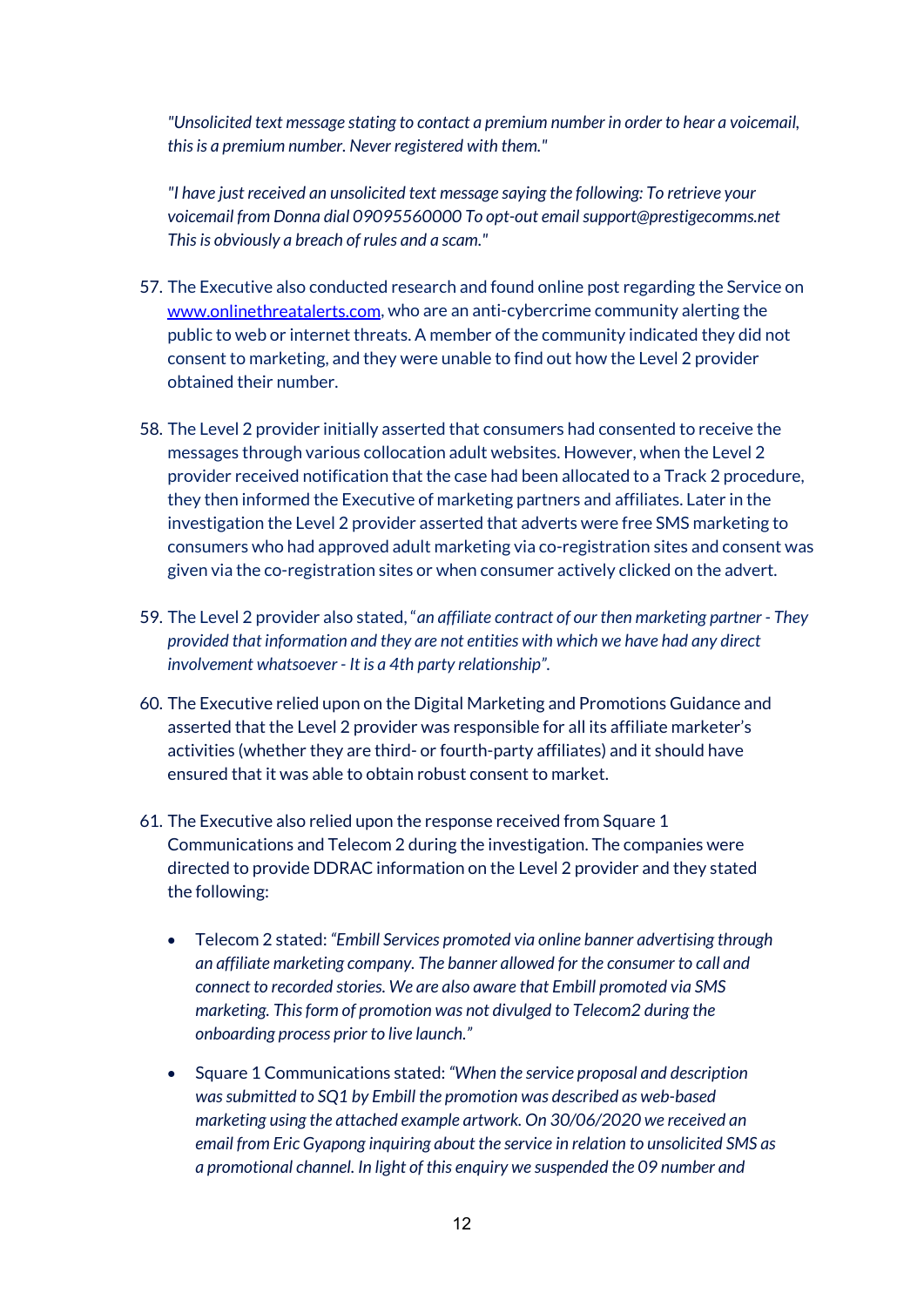*queried the client who confirmed that SMS marketing was also being used as a promotional tool.*"

- 62. The Executive noted that the Level 2 provider did not disclose that it would be promoting via SMS messages to either of the network operators included in the value chains. Additionally, Square1 Communications provided evidence that it had been in contact with the Level 2 provider in September 2020 following a complaint from Vodafone regarding unsolicited SMS messages.
- 63. The Executive has not received any evidence of robust consent to market, despite the expectation, as set out in the Guidance, being that a hard opt-in should have been used to market to consumers who had not previously purchased from the Level 2 provider or been in "negotiations for a sale". This should have placed greater emphasis on robust verification opt-in in the event of any complaints, no matter how small or large the scale.
- 64. In the written response, the Level 2 provider stated they were new to the market and the market affiliates took advantage of this. When consumers requested to opt out of the Service, the request was actioned by the Level 2 provider. The Level 2 provider also asserted that the Executive should not have relied upon the monitoring evidence gathered from www.onlinethreatalerts.com. During the Hearing, the Director stated that consumers could have forgotten that they had provided consent.
- 65. The Tribunal accepted that it was permissible that consent could have been given by some consumers when they visited adult entertainment website. However, the Level 2 provider was unable to provide any evidence of consent to market.
- 66. The Tribunal noted that there was no opt-out information in the messages sent to consumers and the response received from the Level 2 provider contained partial admissions.
- 67. The Tribunal also noted that while the Level 2 provider made several assertions regarding the market affiliates, there was a distinct lack of evidence provided to the Executive and to the Tribunal, particularly in relation to the consent to market obtained by the affiliates and the evidence that consumers were actually removed from the Service when they opted out.
- 68. Taking into consideration the evidence provided by the Executive in contrast to the absence of evidence provided by the Level 2 provider, the Tribunal found that a breach of Code 2.4.2 had occurred on the balance of probabilities.

Decision: UPHELD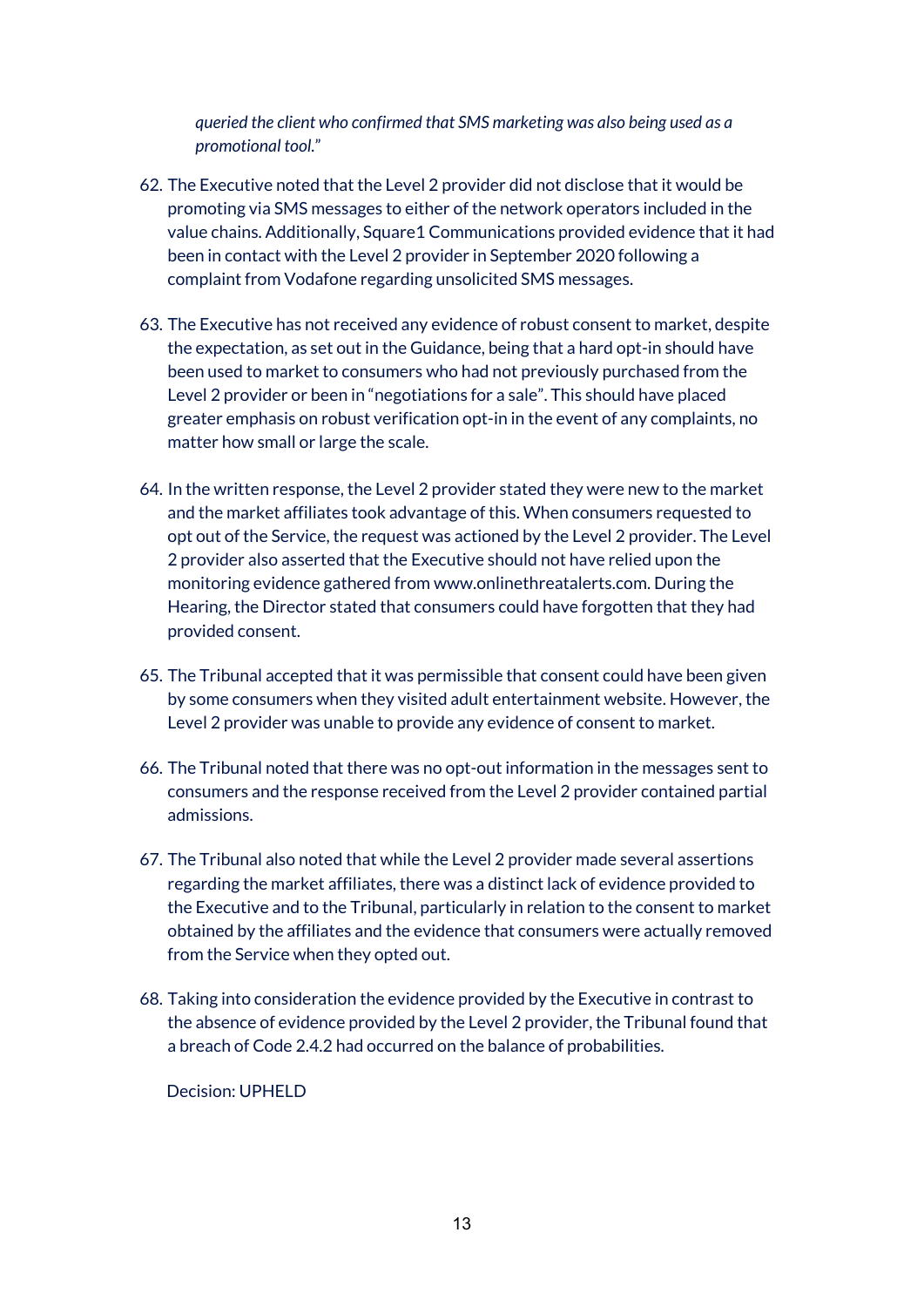### **Alleged breach 4**

### **Paragraph 4.2.2**

*"A party must not knowingly or recklessly conceal or falsify information or provide false or misleading information to the PSA (either by inclusion or omission)."*

- 69. The Executive alleged that the Level 2 provider intentionally attempted to conceal information regarding two number ranges when it was directed to provide information regarding all PRNs operating the Service.
- 70. In the Executive's Direction dated 17 February 2021, the Executive asked the Level 2 provider to submit a list of all numbers used in relation to the Service. The Level 2 provider responded detailing the number ranges within value chain 2 (number ranges 09095569790 – 09095569794 and 09095560000- 09095560006).
- 71. The Executive also asked whether Square 1 Communications was the Level 1 provider for the Service at all times and if not, to state the name and dates of any other Level 1 Providers associated with the provision of the Service. In response, the Level 2 provider confirmed "*Square1 has been the L1 at all times*."
- 72. However, according to complainant records and registration details, the Service used two further number ranges 09826520910 – 09826520919 and 09826521300 – 09826521309 (value chain 1). The Executive asserted that it was clear in its initial Direction that details of all the PRNs operating the Service were to be provided and the Level 2 provider failed to disclose information relating to value chain 1.
- 73. The Level 2 provider stated that it assumed that the request was only directed at traffic coming through the Level 1 provider, Square 1 Communications Ltd. As the additional number ranges were used through a different network provider, it didn't believe that they fell within the request from the Executive.
- 74. The Executive relied upon the fact the Level 2 provider had received requests for information (RFI) for complainants that covered both value chains. Furthermore, in response to the second Direction, the Level 2 provider confirmed 37 refunds had been processed for the Service operating on value chain 1. Therefore, the Executive believed the Level 2 provider was more than adequately aware that the investigation covered all number ranges operating the Service.
- 75. In the Executive's third Direction, the Level 2 provider was specifically directed to provide revenue information. However, the Level 2 provider chose to omit the revenue data on value chain 1.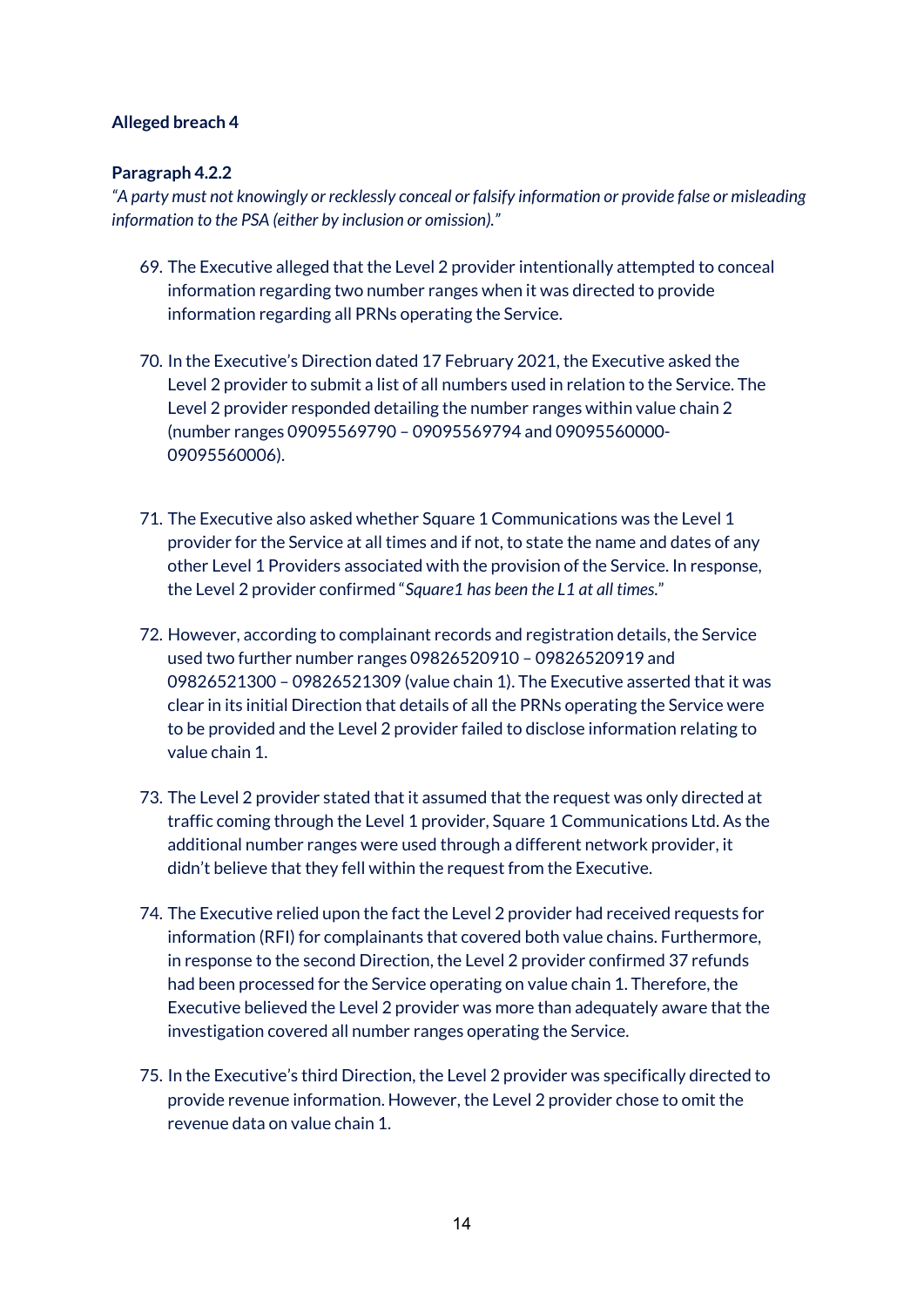- 76. Overall, the Executive asserted that throughout the investigation, the Level 2 provider had attempted to conceal information regarding value chain 1.
- 77. In the written response, the Level 2 provider reiterated that they were new to the market and believed that the correspondence related to the Service linked to Square 1 Communications only. The Level 2 provider also asserted that the number ranges on value chain 1 were registered with the Executive so checks could had been carried out in order to obtain the information.
- 78. The Tribunal reviewed the Directions sent by the Executive to the Level 2 provider and found them to be clear and explicit. The Tribunal also noted that at the time the Direction was sent, the Service running from value chain 1 had been operational for a significant period.
- 79. The Tribunal found that there had been a clear breach of the paragraph 4.2.2 as the Level 2 provider had, on the balance of probabilities, concealed information regarding value chain 1 from the PSA

Decision: UPHELD

### **Alleged breach 5**

### **Paragraph 4.2.2**

"*A party must not knowingly or recklessly conceal or falsify information or provide false or misleading information to the PSA (either by inclusion or omission)."*

- 80. The Executive alleged that the Provider intentionally attempted to conceal information regarding the status of a number range and the revenues associated with it.
- 81. In response to the Executive's third Direction, the Level 2 provider stated for value chain 1: *"Service began on 23rd June. Service disconnected on 15th December 2020."* However, the Executive checked the line status by dialling the PRNs on 14 July 2021 and found that the number range 09826521300 – 09826521309 was still live. This information coincided with the information given by Telcom 2 on 19 July 2021 who confirmed the following:
	- 09826520910 09826520919 Routing ceased 6th July 2020
	- 09826521300 09826521309 Routing ceased 16th July 2021.
- 82. The Level 2 provider was specifically directed to provide revenue information in the third Direction sent by the Executive. The Executive asserted that the Level 2 provider deliberately attempted to conceal the length of time the Service operated on value chain 1 and the revenue generated. In response to the Direction, the Level 2 provider stated: *"This answer regarding revenues is the same as the Sq 1 service. No revenues have been earned since October. We are still fighting AIT's*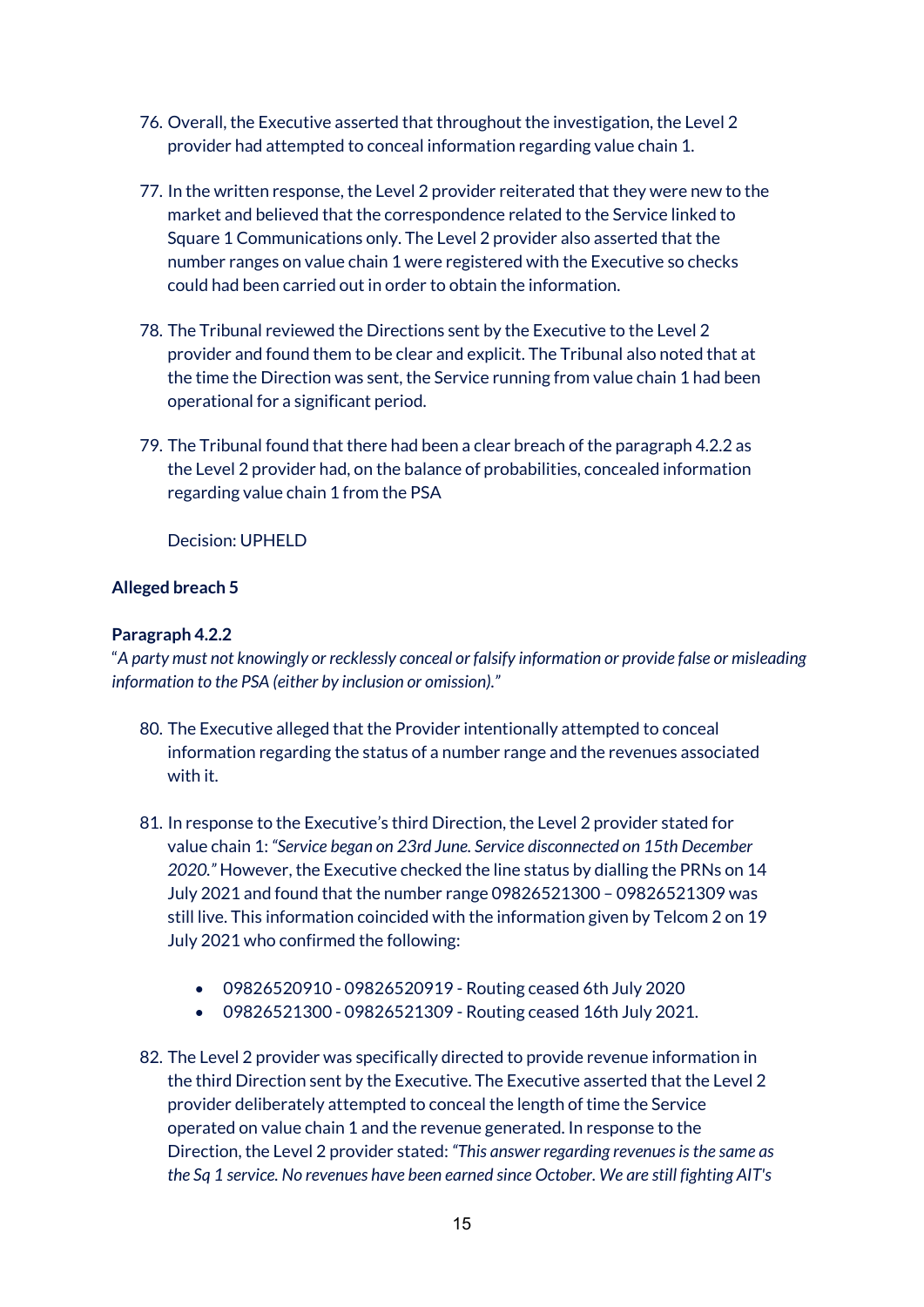*for November and December. I have attached a company bank statement which has been heavily redacted, showing our balance now."*

- 83. In the written response dated 12 November 2021, the Level 2 provider asserted that the Service ceased before Christmas 2020 and that no revenues were generated in 2021. It was stated that the fact the network still had the numbers routed was outside of the Level 2 provider's control and they had no knowledge of this.
- 84. During the Hearing, the Level 2 provider stated that he had email correspondence that evidenced the requests to the Level 1 provider to terminate the Service. It was stated that the Level 1 providers left the Service routed and apologised to the Level 2 provider, but these records had not been provided to the Executive during the investigation.
- 85. The Tribunal considered the evidence provided by the Executive which demonstrated that the assertion that no revenue had been generated through value chain 1 in 2021 was untrue. The data provided by Telecom 2 showed that the Service was running and generating revenue until 14 July 2021. The Level 2 provider accepted during the Hearing that revenue was in fact being generated and received between Christmas 2020 and July 2021.
- 86. The Tribunal took account of the monitoring evidence conducted by the Executive in July 2012 that showed that the lines were still live.
- 87. Furthermore, the Tribunal noted that the service was disconnected as a result of the action taken by Square 1 Communications Limited and Telecom 2 Ltd, not the Level 2 provider. There was no evidence submitted to the Executive or the Tribunal that the Level 2 provider took any action to stop the Service on its own accord.
- 88. Accordingly, the Tribunal found that on the balance of probabilities the breach was made out.

Decision: UPHELD

## **Sanctions**

**Representations on sanctions made by the Executive**

#### **Assessment of breach severity**

89. The Tribunal's initial assessment of the breaches of the Code was that they were, overall, **very serious**. In making this assessment, the Tribunal found the following: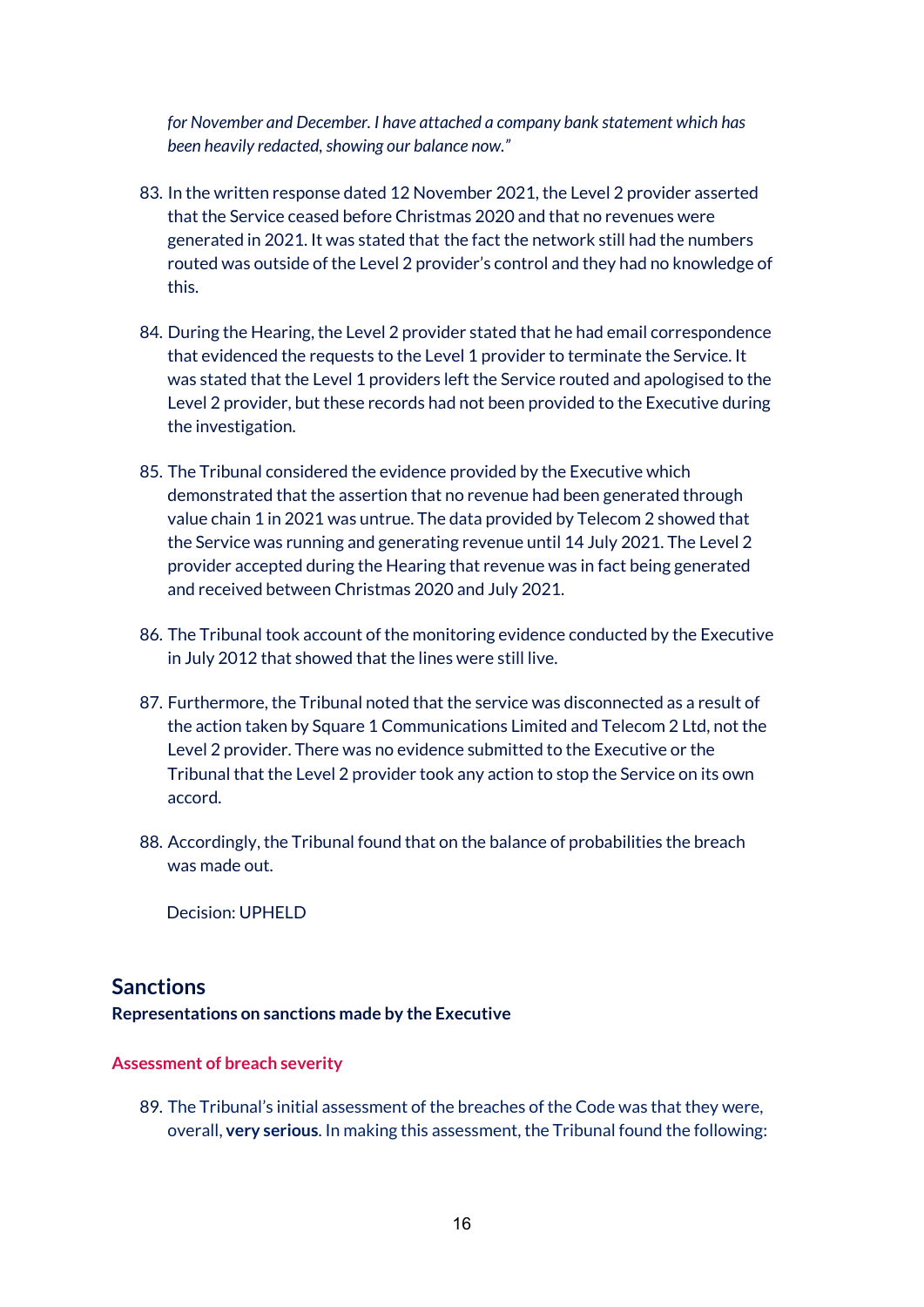### **Rule 2.3.2**

- 90. This breach was **very serious**.
- 91. The Tribunal considered that the breach had a clear and highly detrimental impact directly on consumers and was likely to severely damage consumers' confidence in premium rate services.
- 92. The Tribunal also considered that consumers had incurred wholly unnecessary costs and that the Service was likely to cause distress or offence as the Service provided sexual entertainment but that was not clear in the message sent to the consumers.
- 93. The Tribunal found that the breach was committed intentionally or recklessly taking account of the continued use of the word voicemail despite the compliance advice received from the Executive.

### **Rule 2.3.7**

- 94. This breach was **very serious**.
- 95. The Tribunal considered that the Service was likely to cause distress or offence and that the breaches demonstrated a fundamental disregard for the requirements of the Code.
- 96. The Tribunal considered that the breach had a clear and highly detrimental impact directly on consumers and was likely to severely damage consumer confidence in the premium rate services.

### **Rule 2.4.2**

- 97. This breach was **very serious**.
- 98. The Tribunal considered that the breach had a clear and highly detrimental impact directly on consumers and that the Service was likely to cause distress or offence.
- 99. The Tribunal also considered the breach demonstrated a fundamental disregard for the requirements of the Code and that the Service was designed with the specific purpose of generating revenue streams from an illegitimate reason.

### **Paragraph 4.2.2**

100. This breach was **very serious**.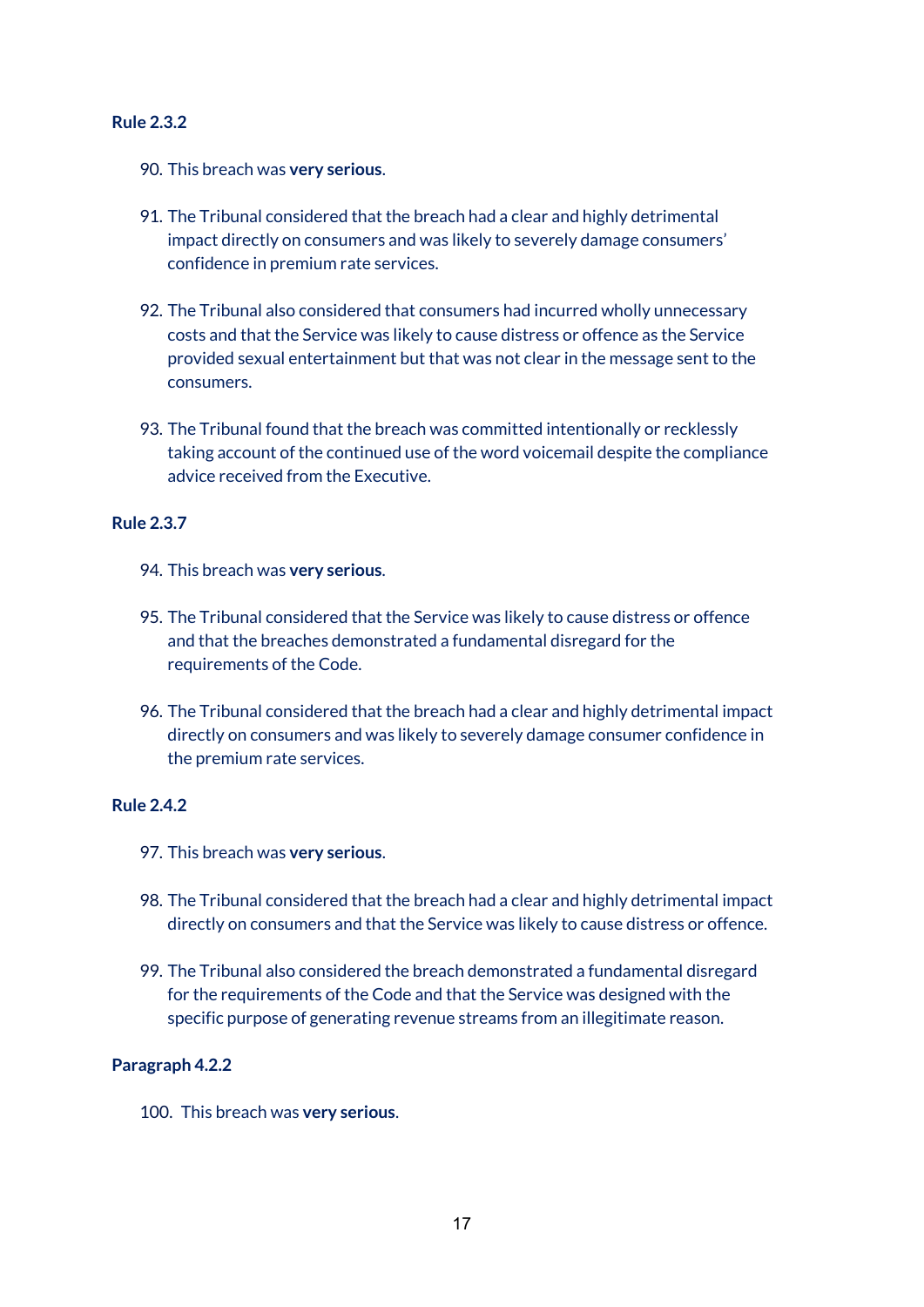101. The Tribunal considered that the Service was designed with the specific purpose of generating revenue streams from an illegitimate reason and that the breach was committed recklessly.

### **Paragraph 4.2.2**

- 102. This breach was **very serious**.
- 102.The Tribunal that the Service was designed with the specific purpose of generating revenue streams from an illegitimate reason and that the breach was committed recklessly.
- 103.The Tribunal also considered the breach demonstrated a fundamental disregard for the requirements of the Code.

#### **Initial overall assessment**

- 104.The Executive's initial assessment, before any potential uplift or downgrade in light of any aggravating or mitigating factors, was that the following sanctions were appropriate based on a preliminary assessment of the breaches as **very serious**:
	- a formal reprimand
	- a prohibition on the Level 2 provider from providing, or having any involvement in, any premium rate service for a period of five years, starting from the date of publication of the Tribunal decision, or until all sanctions imposed have been complied with, whichever is the later.
	- a requirement that the Level 2 provider must refund all consumers who claim a refund for the full amount spent by them on the Service, within 28 days of their claim, save where there is good cause to believe such claims are not valid, and provide evidence to the PSA that such refunds have been made
	- a fine of £1,175,000.00 broken down as follows:
		- Breach 1 Rule 2.3.2: £250,000.00
		- Breach 2 Rule 2.3.7: £175,000.00
		- Breach 3 Rule 2.4.2: £250,000.00
		- Breach 4 Paragraph 4.2.2 £250,000.00
		- Breach 5 Paragraph 4.2.2 £250,000.00.
- 105.The Tribunal noted that the Level 2 provider did not agree with the recommended sanctions. While the Level 2 provider accepted the recommendation for a formal reprimand, it stated that the prohibition was disproportionate, excessive and offered no real deterrence. The general refund was not possible due to the poor financial position of the company.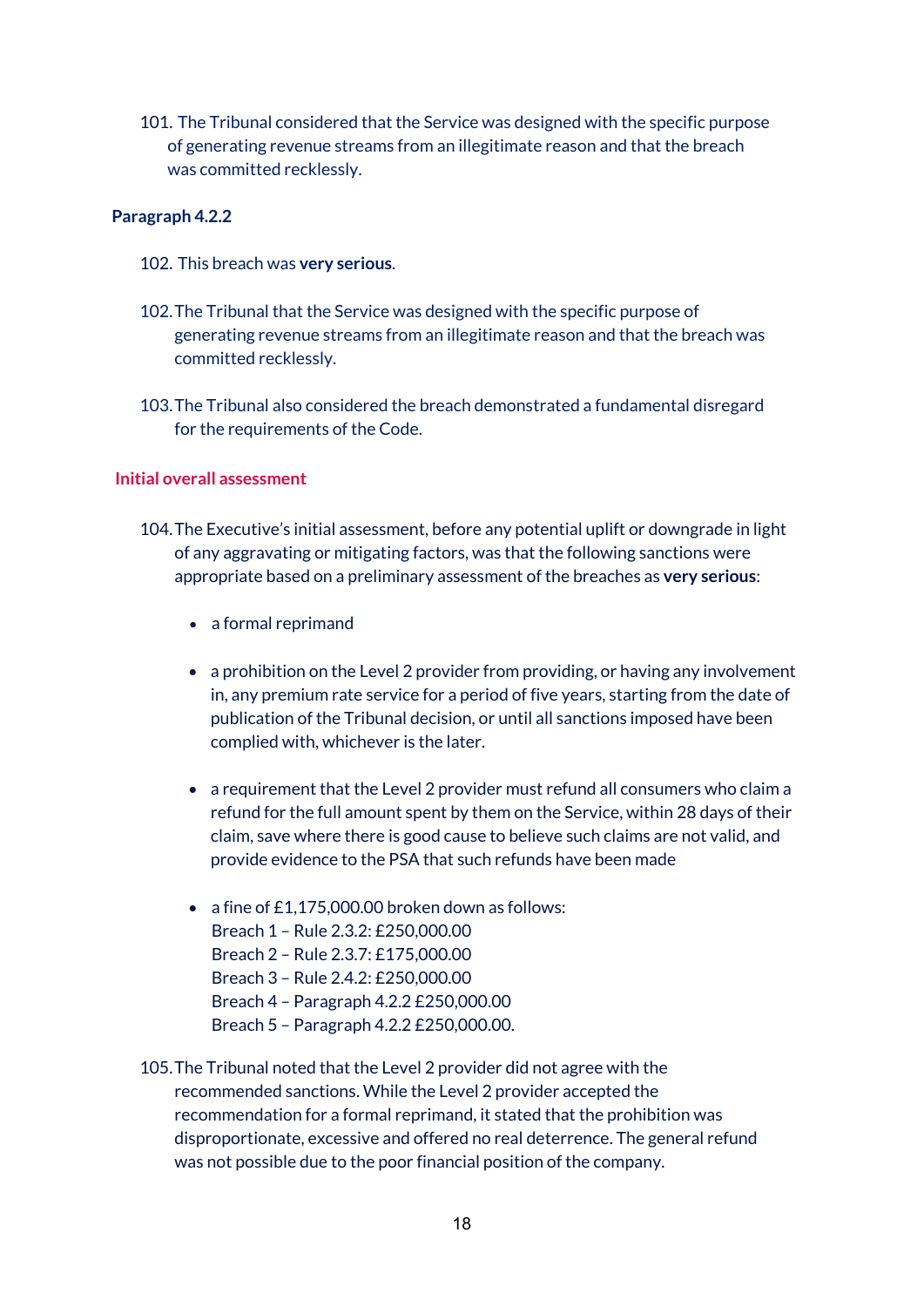- 106.The Tribunal agreed with the sanctions recommend by the Executive. They found that the breach of Rule 2.3.7 was very serious as the pre-recorded message was of a sexual nature and there was a complete failure on the part of the Level 2 provider to take reasonable steps which exposed those under the age of 18 to adult content, particularly 16 and 17 years old, who were not directed to hang up as a result of the pre-recorded message.
- 107.Furthermore, the use of the word "fantasy" in promotional material was ambiguous and there was no warning to consumers that the Service was adult entertainment of a sexual nature. As a result of the consideration undertaken by the Tribunal, the initial fine amount was increased.
- 108.While the Tribunal found breach 3 to be **very serious**, they considered that that it was conceivable that some consumers gave consent when entering adult websites and adjusted their view of the severity within the **very serious** range as a result. Additionally, while breach 4 was a clear and distinct breach, the Tribunal noted it was of a similar wrongdoing to that of breach 5, namely concealing information from the Executive, so while it was correct that both breaches were brought and upheld, there was an adjustment in the initial fine for breach to recognise this point.

109.The Tribunal initial assessment was as follows:

- a formal reprimand
- a prohibition on the Level 2 provider from providing, or having any involvement in, any premium rate service for a period of five years, starting from the date of publication of the Tribunal decision, or until all sanctions imposed have been complied with, whichever is the later.
- a requirement that the Level 2 provider must refund all consumers who claim a refund for the full amount spent by them on the Service, within 28 days of their claim, save where there is good cause to believe such claims are not valid, and provide evidence to the PSA that such refunds have been made
- a fine of £1,150,000 broken down as follows: Breach 1 - Rule 2.3.2: £250,000 Breach 2 - Rule 2.3.7: £250,000 Breach 3 - Rule 2.4.2: £200,000 Breach 4 - Paragraph 4.2.2 £200,000 Breach 5 - Paragraph 4.2.2 £250,000.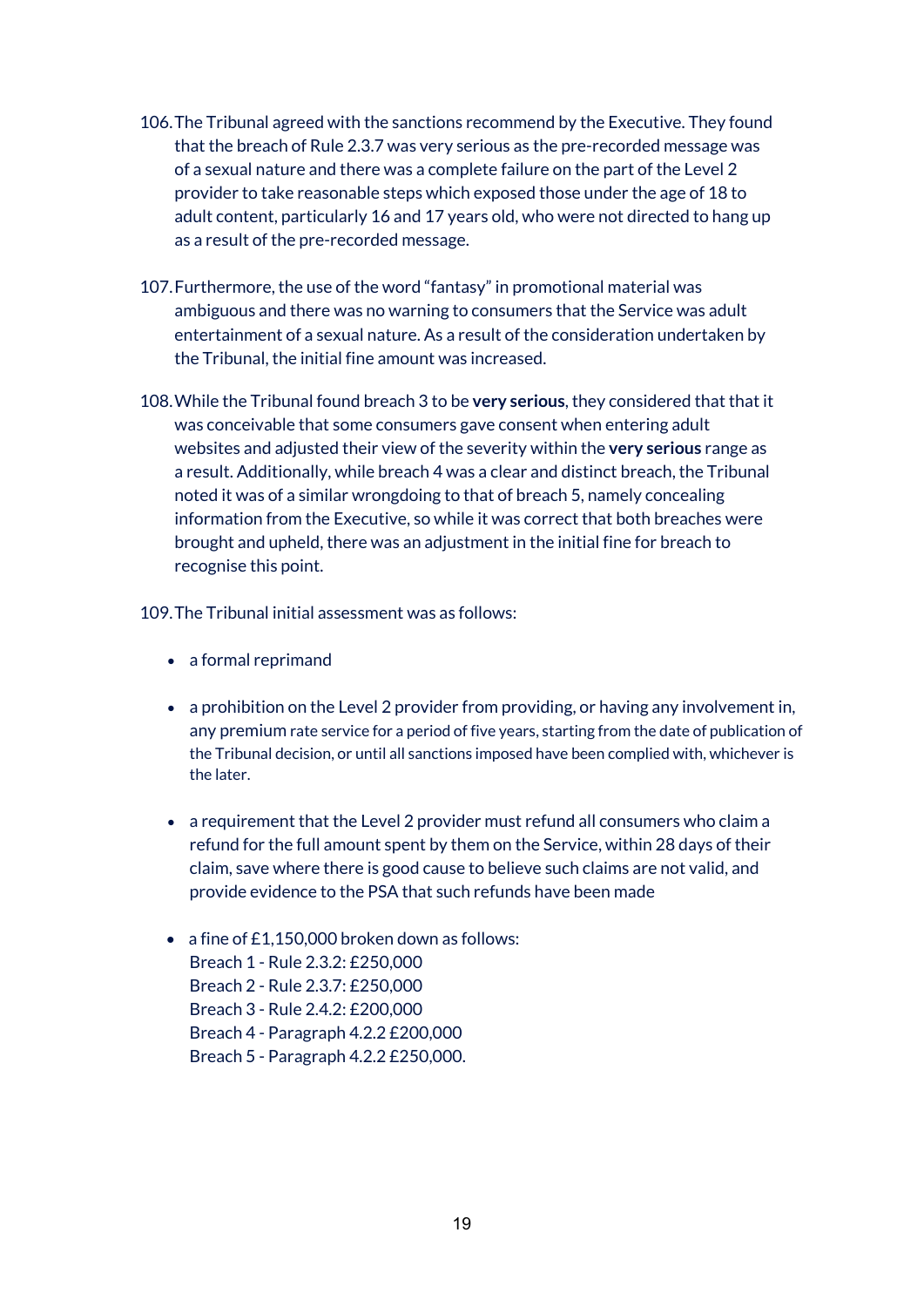### **Proportionality assessment Assessment of mitigating and aggravating factors**

### **Aggravation**

- 110.The Executive submitted that there were a number of aggravating factors, but the Tribunal found that a number of those formed part of the nature of the breaches and had already been taken into account.
- 111.The Tribunal was however of the view that the Level 2 provider's failure to act upon receipt of the compliance advice regarding the use of the word "voicemail"within the promotional material was a clear aggravating factor. Furthermore, the breach continued after the Level 2 provider was aware of the breaches occurring.
- 112.The Tribunal also noted that the Level 2 provider, on the face of it, cooperated with the investigation, however failed to disclose information relating to value chain 1 which led to further breaches being committed.

### **Mitigation**

- 113.The Tribunal agreed with the Executive that it was a mitigating factor that some complainants had received refunds. The Tribunal however noted that the refunds were reactive as opposed to proactive.
- 114.Additionally, the Tribunal recognised that the Level 2 provider did try to address concerns regarding affiliates that were specifically promoting SMS messages with the word "Zoom voicemail". However, as the messages continued to contain the word "voicemail", which the Tribunal found to be misleading, the Tribunal did not find that the breach was mitigated.

### **Financial benefit/Need for deterrence**

- 115.The Executive stated that the Service had generated £74,616.00 from value chain 1 and £203,601.16 from value chain 2. The total revenue therefore generated was £278,217.16.
- 116.The Executive submitted that all the revenue flowed from breaches of Rule 2.3.2 and Rule 2.4.2. The Executive believed the Service was of little or no value to consumers and was set at a very high price point, which was charged to consumers at the point of connection irrespective of when they then terminated the call.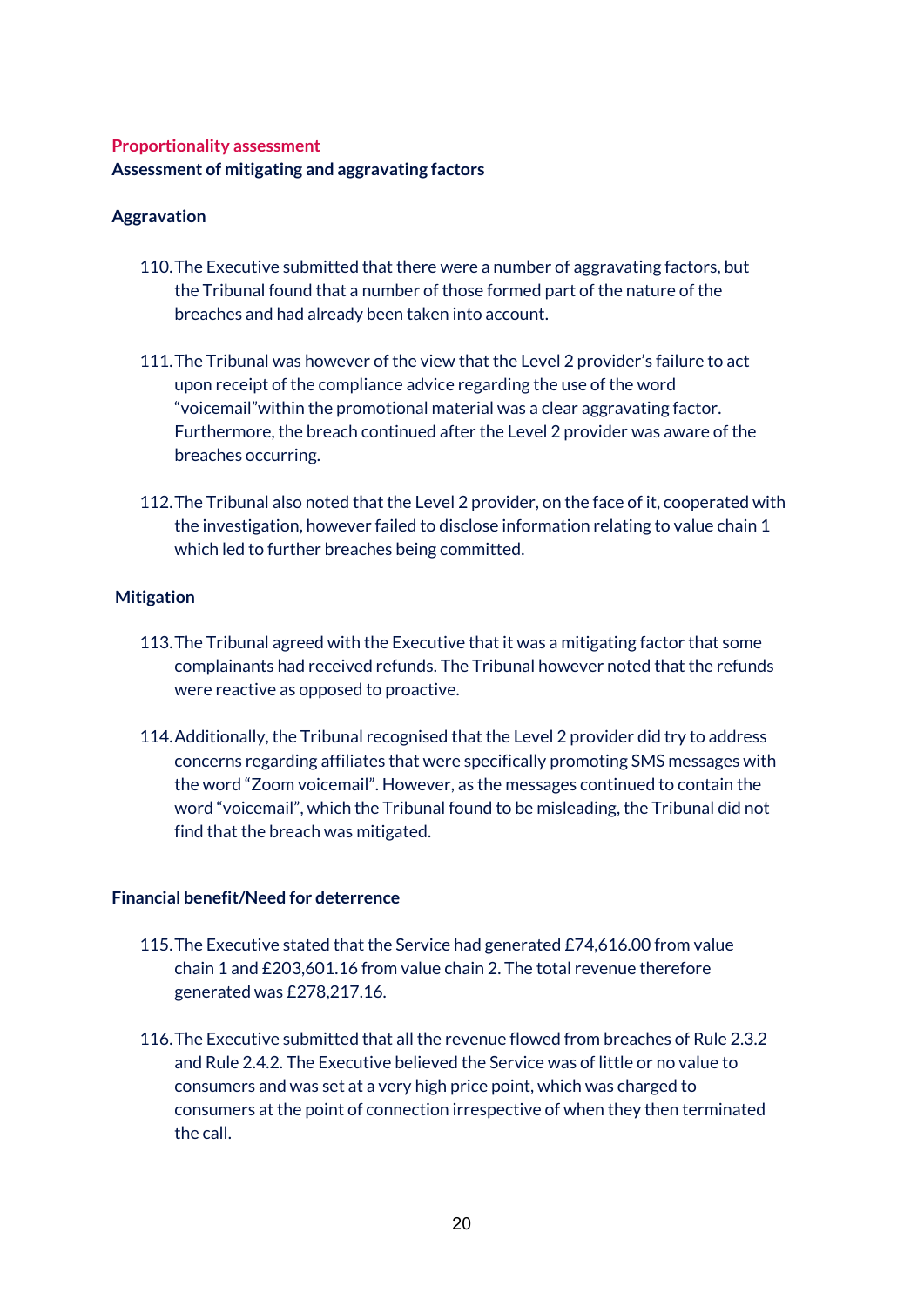- 117.The Executive asserted that the entirety of the financial benefit should be removed from the Level 2 provider taking into consideration the very serious nature of the breaches, the consumer harm and the need to act as deterrent to the Level 2 provider and wider industry.
- 118.The Level 2 provider stated that the fine and sanctions proposed were both excessive and disproportionate in the extreme.
- 119.The Tribunal agreed that the revenue from the Service flowed directly from the breaches. The Tribunal carefully considered the impact that the proposed sanctions would have on the company. The Tribunal recognised that a fine could have the impact of closing the business. However, the Tribunal found that the sanction was justified, even if the imposition of the fine resulted in the closure of the business. The Tribunal considered the impact justified and proportionate. There was a need to remove the entirety of the financial benefit from the Level 2 provider.

#### **Sanctions adjustment**

- 120.The Executive submitted that the level of revenue generated by the Level 2 provider warranted a further downward adjustment of the fine to £500,000. The Executive recognised that the fine recommendation exceeded the revenue the Level 2 provider derived from the breaches but asserted that the amount was proportionate when considering the number of aggravating factors and the deliberate attempts it made to conceal information from the Executive.
- 121.The Tribunal agreed that the removal of the entire revenue was proportionate and appropriate in this case to uphold standards within the industry. The Tribunal was also mindful that the Service stopped due to the proactive approach adopted by Square 1 communications and Telecom 2, as opposed to any proactive action on the part of the Level 2 provider.
- 122.Furthermore, a fine that exceeds the revenue generated from the Service was justified in order to increase the deterrent effect on services that operate outside the Code. The Tribunal agreed that it was appropriate to adjust the initial recommended fine downwards, for the reasons advanced by the Executive. The Tribunal was of the view that the figure of £500,000 was appropriate and proportionate, as it removed the revenue which had been generated by the service and was also sufficiently high to achieve the sanctioning objective of credible deterrence in combination with the other recommended sanctions."

### **Final overall assessment**

123.The Tribunal concluded that the seriousness of the case should be regarded overall as **very serious**.